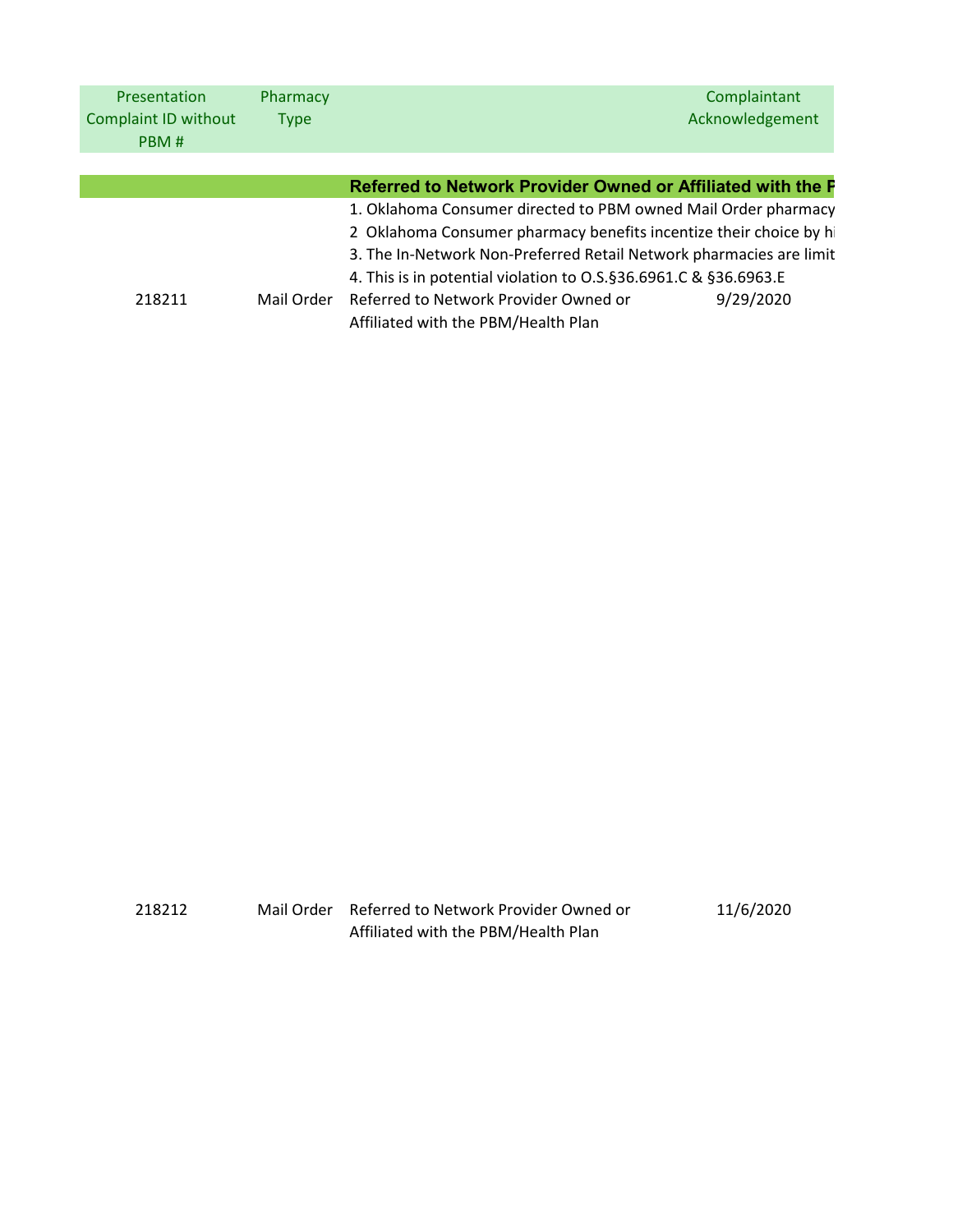| 218213  | Mail Order Referred to Network Provider Owned or<br>Affiliated with the PBM/Health Plan | 11/6/2020 |
|---------|-----------------------------------------------------------------------------------------|-----------|
| 218214  | Mail Order Referred to Network Provider Owned or<br>Affiliated with the PBM/Health Plan | 11/6/2020 |
| 2118215 | Mail Order Referred to Network Provider Owned or<br>Affiliated with the PBM/Health Plan | 11/6/2020 |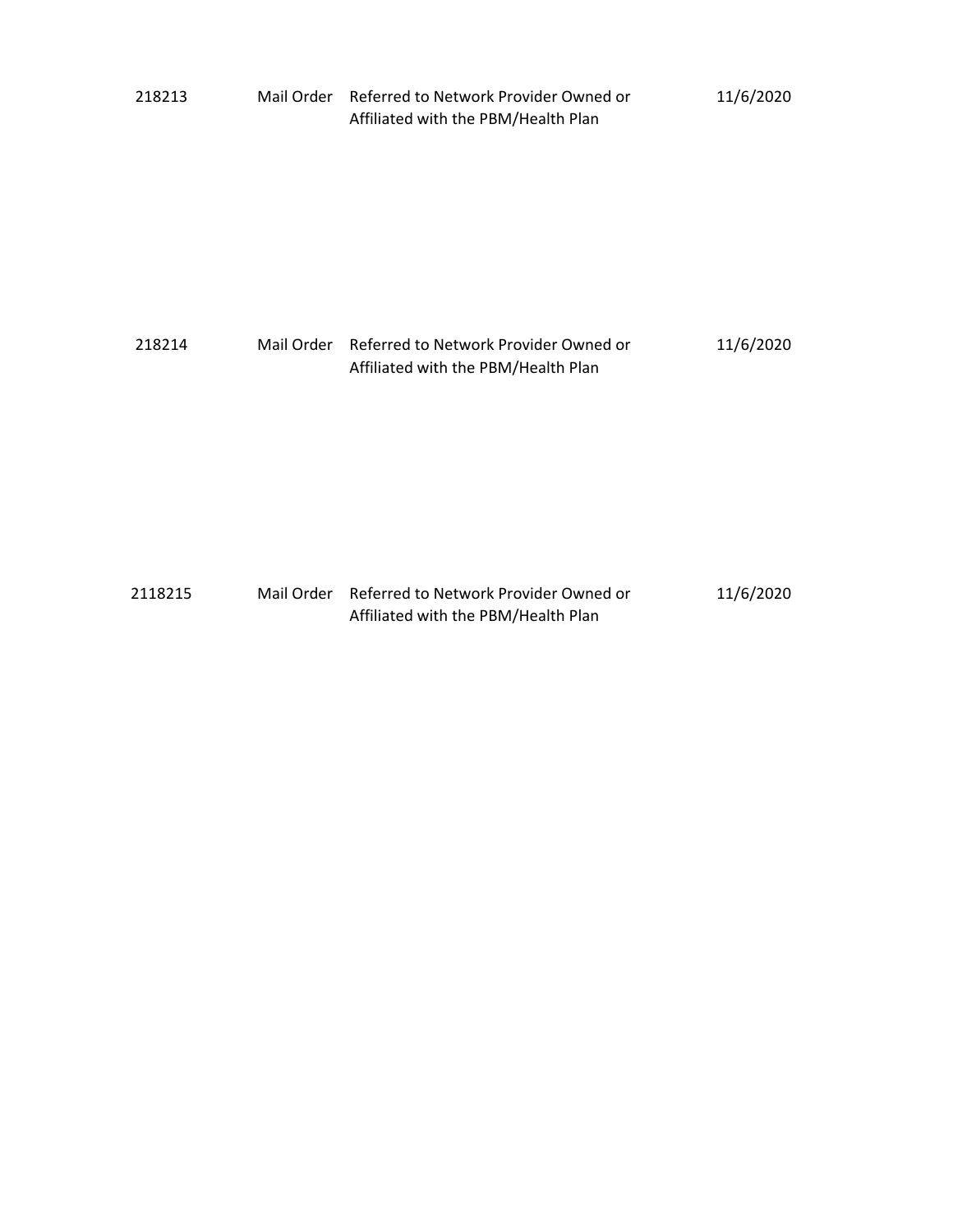| 218216 | Mail Order Referred to Network Provider Owned or | 1/25/2021 |
|--------|--------------------------------------------------|-----------|
|        | Affiliated with the PBM/Health Plan              |           |

| 218217 | Mail Order | Referred to Network Provider Owned or<br>Affiliated with the PBM/Health Plan | 1/12/2021 |
|--------|------------|------------------------------------------------------------------------------|-----------|
| 218218 | Mail Order | Referred to Network Provider Owned or<br>Affiliated with the PBM/Health Plan | 1/8/2021  |
| 218219 | Mail Order | Referred to Network Provider Owned or<br>Affiliated with the PBM/Health Plan | 1/8/2021  |

| 2182110 | Mail Order Referred to Network Provider Owned or | 1/8/2021 |
|---------|--------------------------------------------------|----------|
|         | Affiliated with the PBM/Health Plan              |          |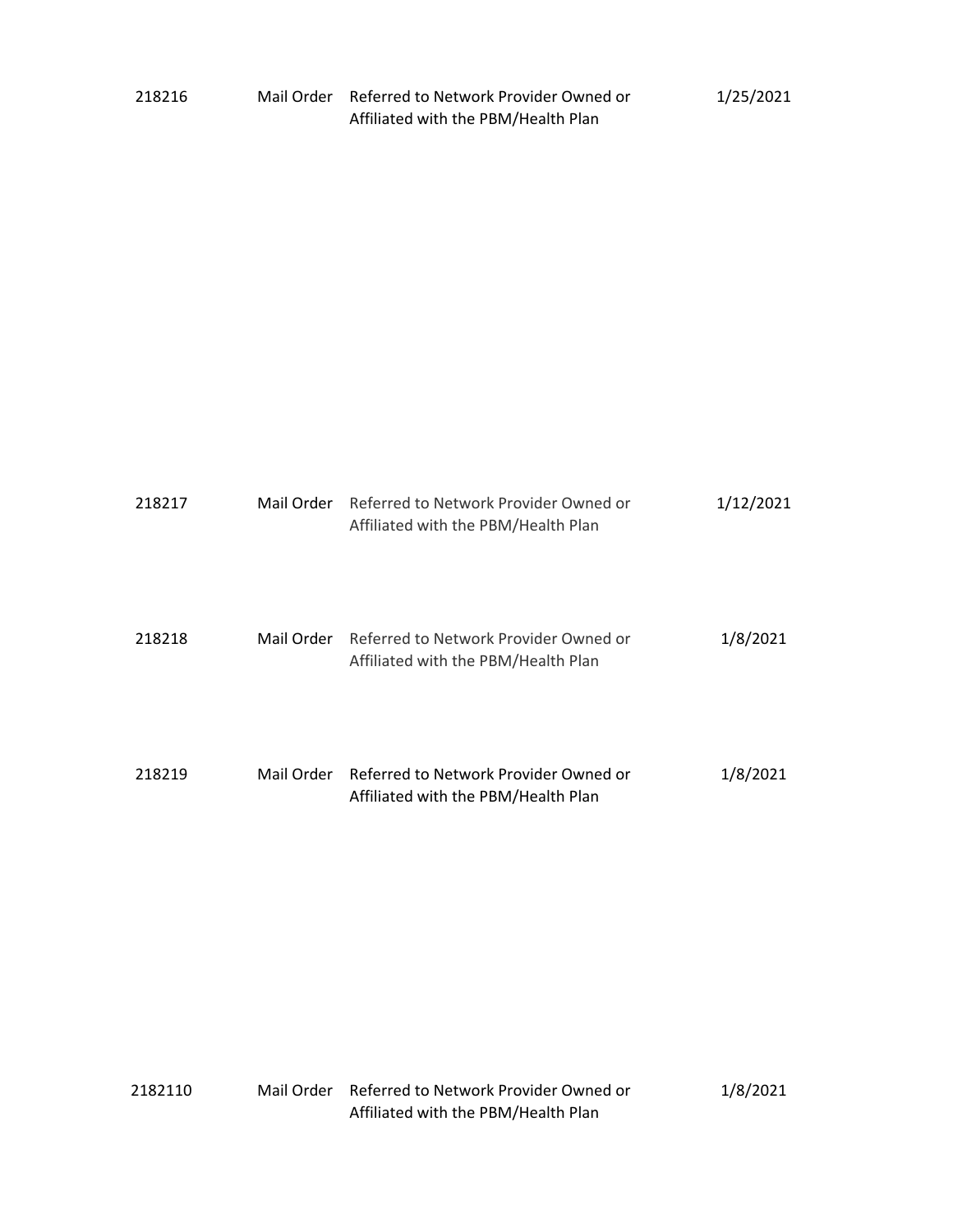| 2182111 | Mail Order | Referred to Network Provider Owned or | 11/6/2020 |  |
|---------|------------|---------------------------------------|-----------|--|
|         |            | Affiliated with the PBM/Health Plan   |           |  |
| 2182112 | Mail Order | Referred to Network Provider Owned or | 11/6/2020 |  |
|         |            | Affiliated with the PBM/Health Plan   |           |  |

2182113 mail Order Consumer Mail or Preferred Network opt Out Denied at PBM or Health Plan 11/5/2020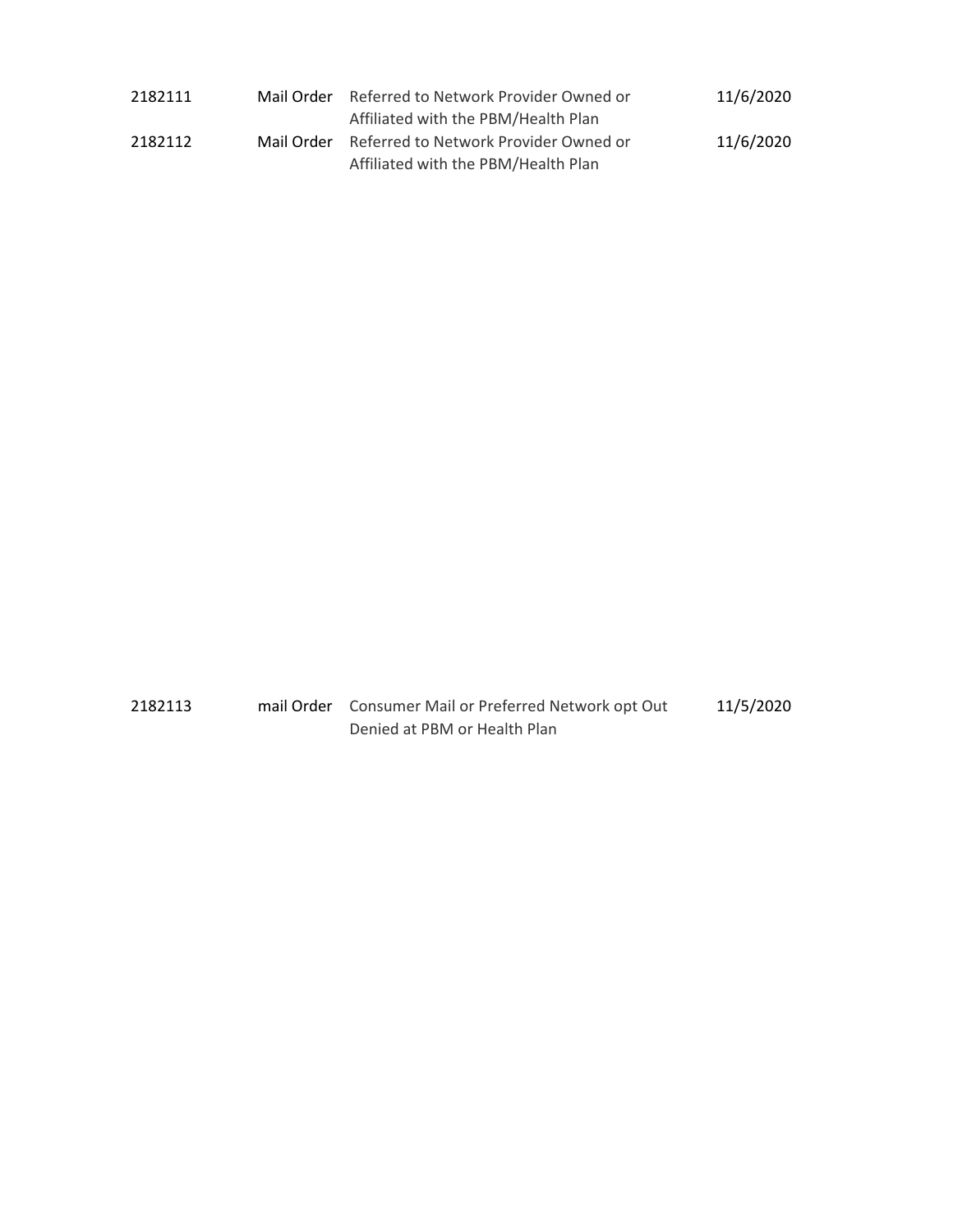|         | <b>Network Consumer Share (Co-pay)</b><br><b>Differential</b>                                                                                                                           |          |
|---------|-----------------------------------------------------------------------------------------------------------------------------------------------------------------------------------------|----------|
|         | 1. Oklahoma consumers are not provided the same out of pocke<br>2. Oklahoma consumers are incentized to use Mail Order with La<br>3. This is a potential violation to O.S. § 36.6963(E) |          |
| 2182115 | Mail Order Network Consumer Share (Co-pay)<br>Differential                                                                                                                              | 1/8/2021 |

| 2182116 | Mail Order Network Consumer Share (Co-pay) | 1/25/2021 |
|---------|--------------------------------------------|-----------|
|         | Differential                               |           |

Consumer Mandated Specialty Pharmacy 1.Oklahoma Consumers are directed PBM Owned Specialty pha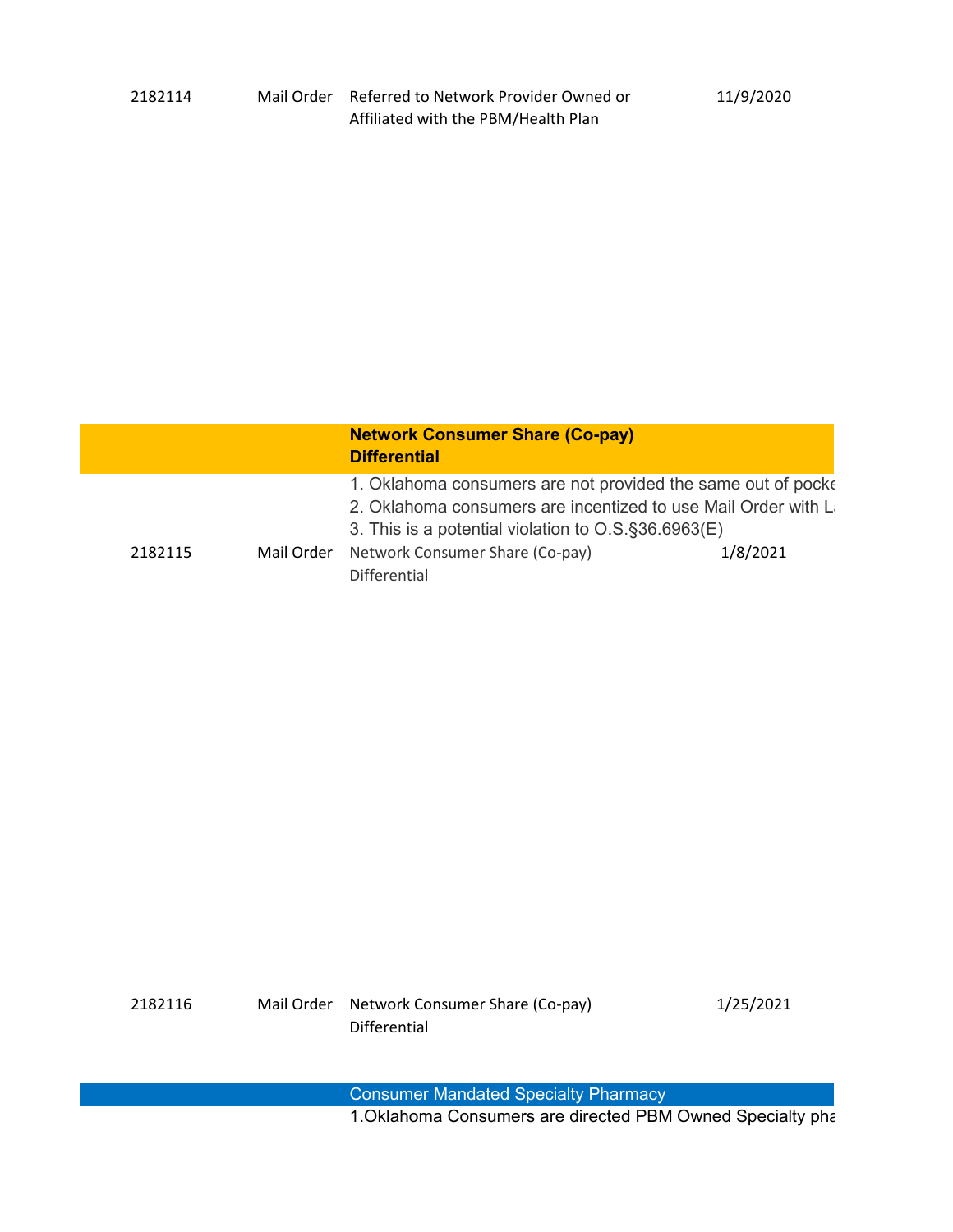|         |           | 2. In-Network Non-Preferred or Preferred Pharmacies have all s<br>3. This is in potential violation of O.S. §36.6961.C. |            |  |
|---------|-----------|-------------------------------------------------------------------------------------------------------------------------|------------|--|
| 2182117 | Specialty | <b>Consumer Mandated PBM Owned Specialty</b><br>Pharmacy                                                                | 10/20/2020 |  |
| 2182118 | Specialty | <b>Consumer Mandated PBM Owened Specialty</b><br>Pharmacy                                                               | 11/6/2020  |  |

# **Pharmacy Charged a Fee to be credentialled and added to the Retail**

- 1. PBMs require credentialling of Network pharmacies every 3 to 5 ye
- 2. PBM now requiring Network pharmacies to pay \$600 to be credent
- 3. This is potential violation of O.S. 36.6962.B.2.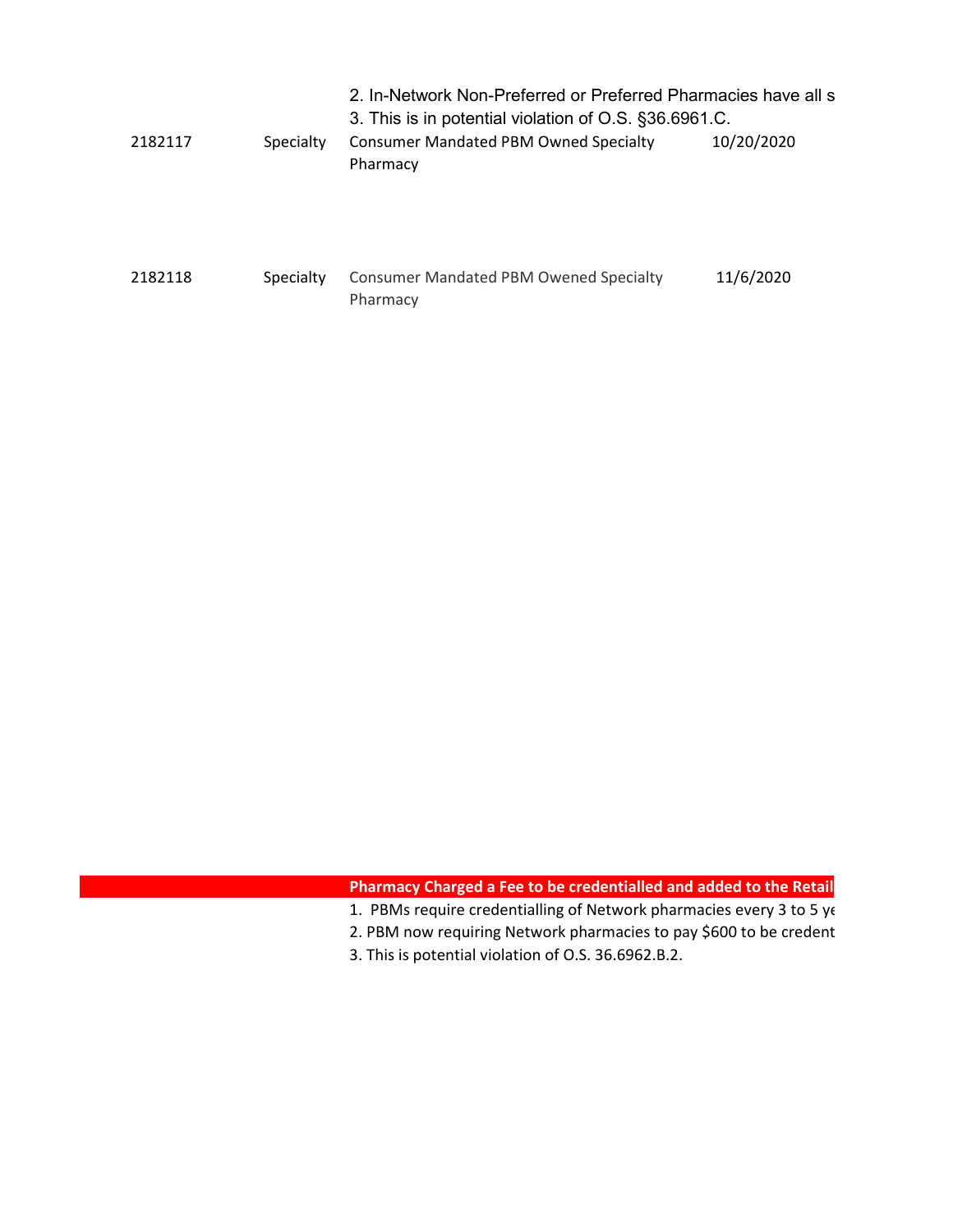| 2182120 | Pharmacy Requested Network Contract and | 2/4/2021 |
|---------|-----------------------------------------|----------|
|         | not received                            |          |

|         | <b>Late PBM response Violation</b>                                                                               |           |
|---------|------------------------------------------------------------------------------------------------------------------|-----------|
|         | 1. PBM did not respond to or with requested information with in:<br>2. In potential violation of O.S.§36,6965.C. |           |
| 2182121 | PBM did not provide plan documents in a<br>timely manner                                                         | 9/29/2020 |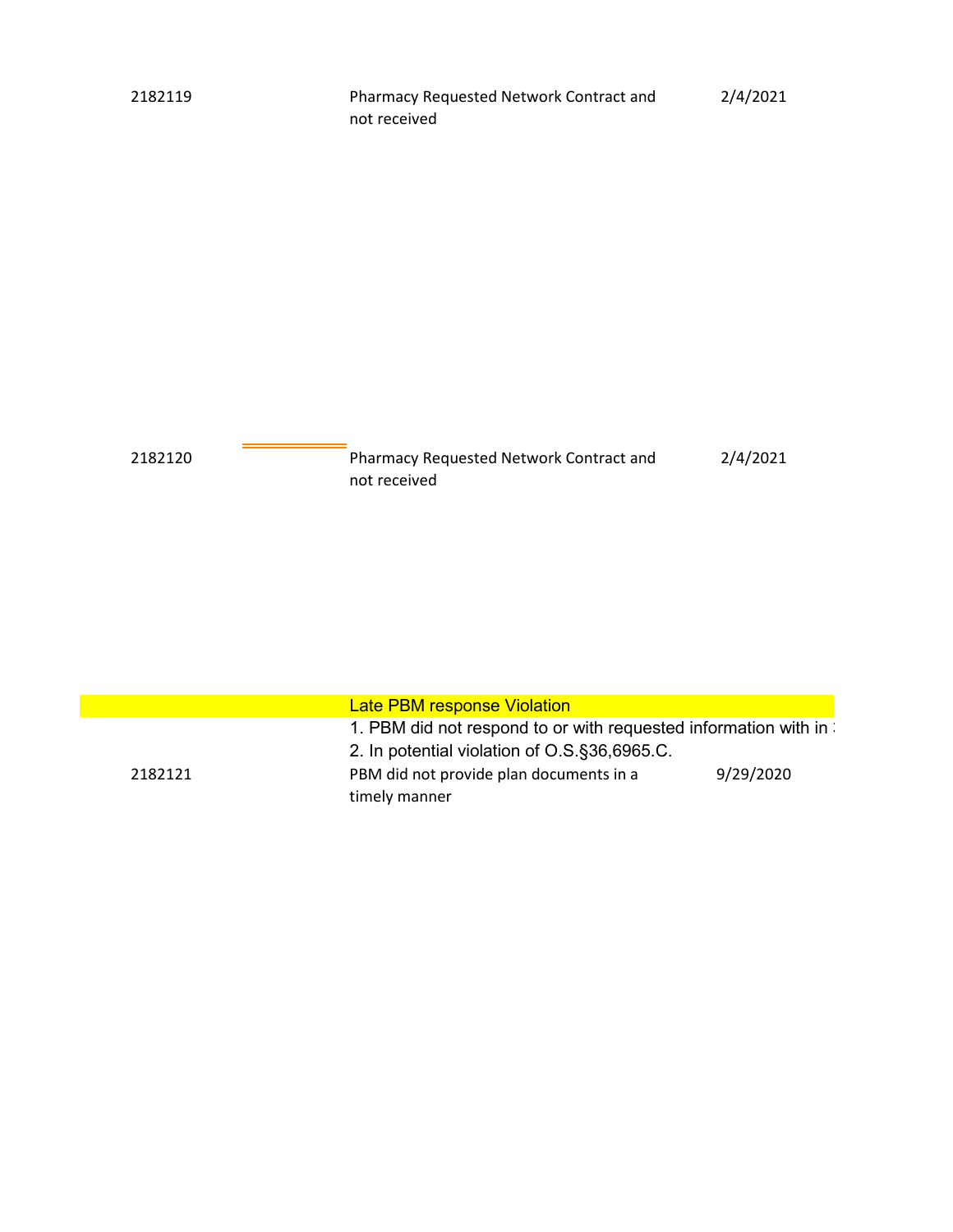| 2182122 | Network Consumer Share (Co-pay)                | 1/8/2021 |  |
|---------|------------------------------------------------|----------|--|
|         | Differential PBM responded by referring to     |          |  |
|         | Health/Plan Did not provide required           |          |  |
|         | information in a timely manner. The PBM is     |          |  |
|         | the licensed entity providing covered services |          |  |
|         | to an Oklahoma consumer.                       |          |  |
|         |                                                |          |  |

| 2182123 | <b>Consumer Mandated Specialty Pharmacy</b>                                  | 10/20/2020 |
|---------|------------------------------------------------------------------------------|------------|
| 2182124 | Referred to Network Provider Owned or<br>Affiliated with the PBM/Health Plan | 11/6/2020  |
| 2182125 | Consumer Mail or Preferred Network opt Out<br>Denied at PBM or Health Plan   | 11/5/2020  |
| 2182126 | Referred to Network Provider Owned or<br>Affiliated with the PBM/Health Plan | 12/21/2020 |
| 2182127 | Network Consumer Share (Co-pay)<br><b>Differential</b>                       | 11/6/2020  |
| 2182128 | Referred to Network Provider Owned or<br>Affiliated with the PBM/Health Plan | 11/5/2020  |
| 2182129 | Referred to Network Provider Owned or<br>Affiliated with the PBM/Health Plan | 11/5/2020  |
| 2182130 | Referred to Network Provider Owned or<br>Affiliated with the PBM/Health Plan | 11/9/2020  |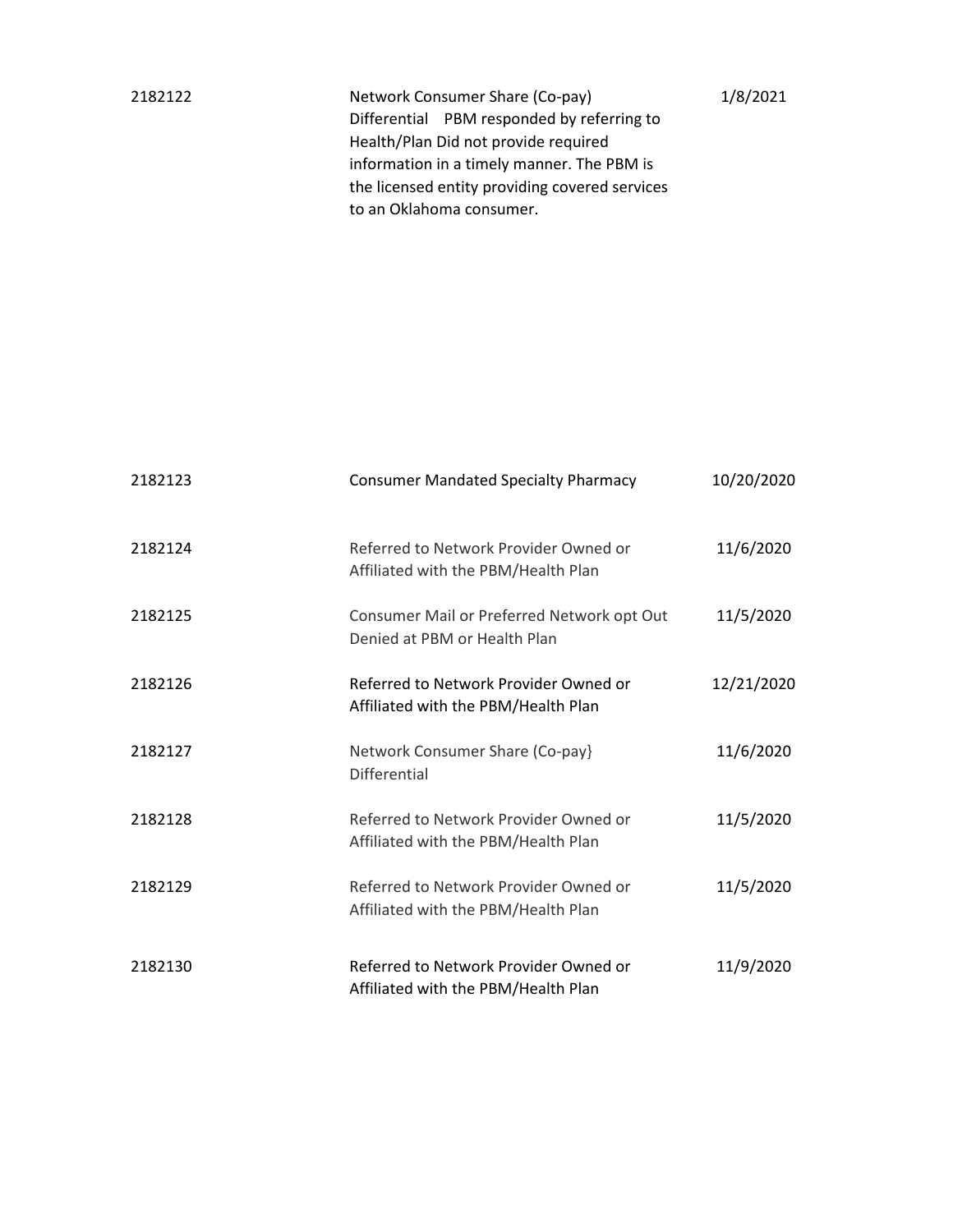| 2182131 | Mail Order | PBM did not provide plan documents in a<br>timely manner                                | 10/21/2020 |
|---------|------------|-----------------------------------------------------------------------------------------|------------|
| 2182132 | Mail Order | Referred to Network Provider Owned or<br>Affiliated with the PBM/Health Plan            | 11/3/2020  |
| 2182133 |            | Mail Order Referred to Network Provider Owned or<br>Affiliated with the PBM/Health Plan | 11/3/2020  |
| 2182134 | Mail Order | Referred to Network Provider Owned or<br>Affiliated with the PBM/Health Plan            | 11/3/2020  |
| 2182135 | Mail Order | Referred to Network Provider Owned or<br>Affiliated with the PBM/Health Plan            | 11/3/2020  |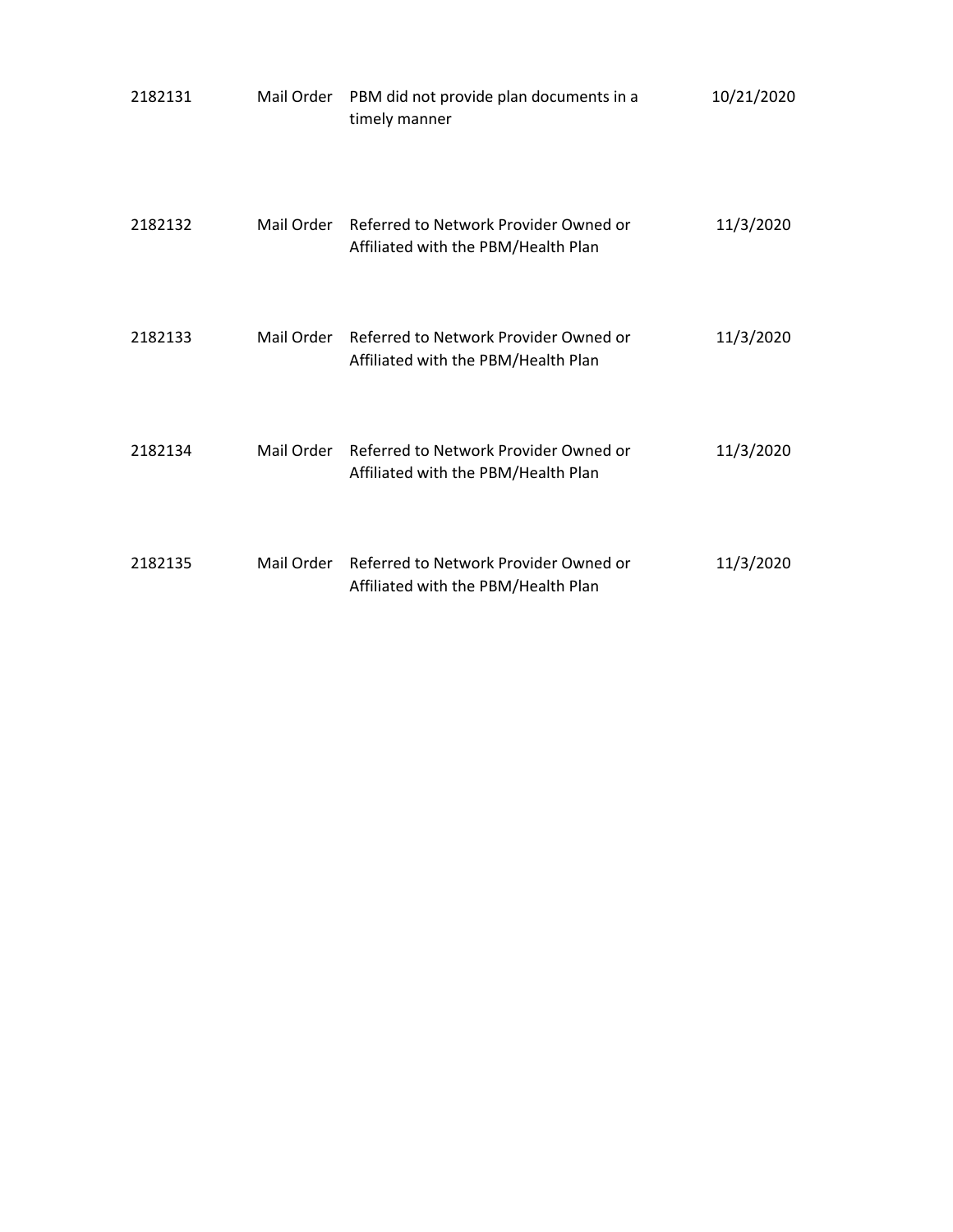| <b>PBM Notice Sent</b> | <b>PBM</b> | Health Plan | Supportive Plan Documentation Received |
|------------------------|------------|-------------|----------------------------------------|
|                        | Response   | Tvpe        |                                        |
|                        | Recevied   |             |                                        |

#### **PBM/Health Plan**

y after In-network Non-Preferred Retail Pharmacy Claim Denial.

 iger qty available at Mail Order without number of fills / Rx limitations applied. ted to 30 day dispensing and commonly a limited number of fills / Rx.

10/2/2020 10/20/2020 FEP Plan no

| 11/6/2020 | 12/4/2021 | <b>ERISA Self-</b> |
|-----------|-----------|--------------------|
|           |           | <b>Funded Plan</b> |

no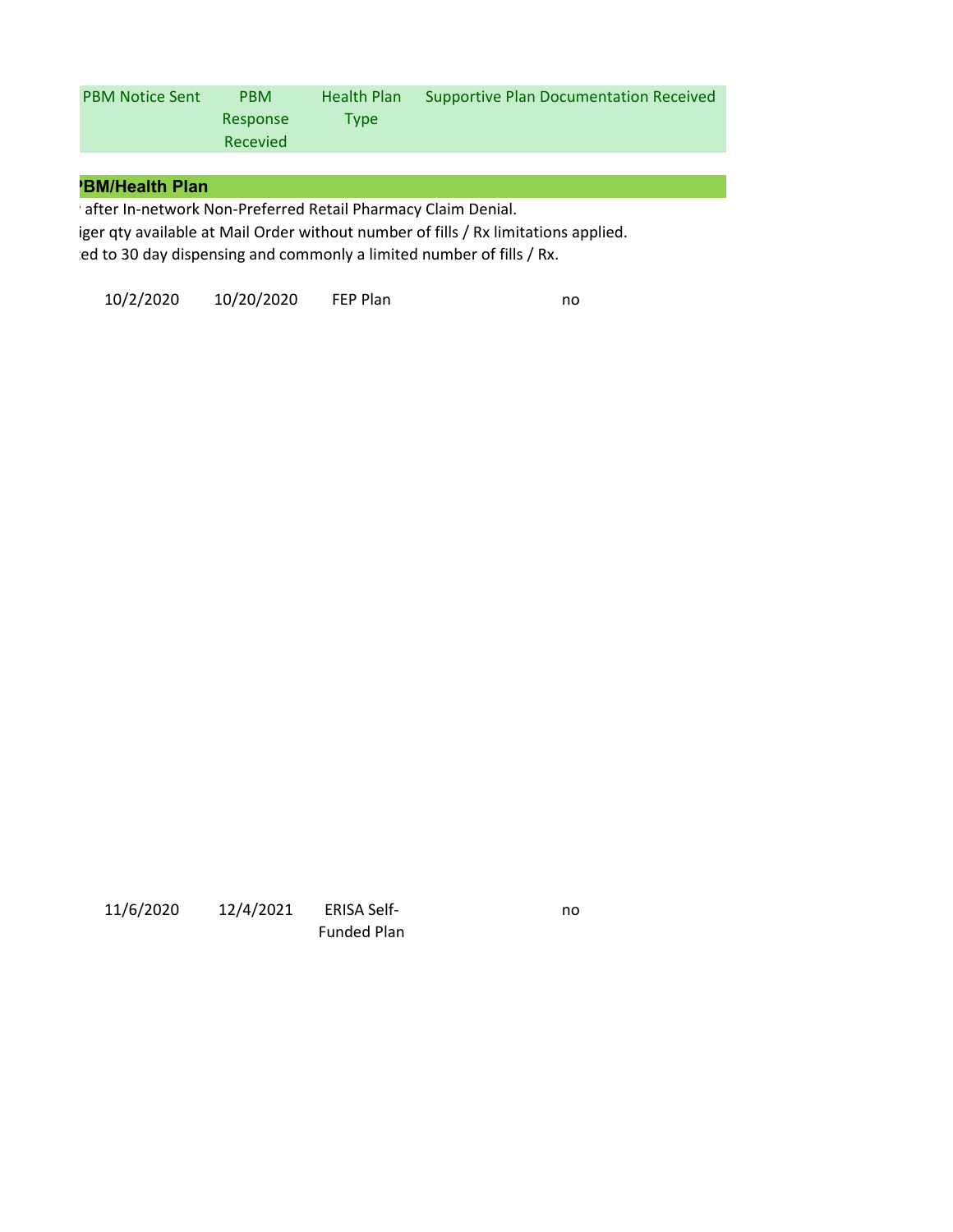| 11/6/2020 | 1/28/2021 | <b>ERISA Self-</b> | no |
|-----------|-----------|--------------------|----|
|           |           | <b>Funded Plan</b> |    |

11/6/2020 1/28/2021 ERISA Self-Funded Plan no

| 11/6/2020 | 12/17/2020 | ERISA Self-        | <b>ves</b> |
|-----------|------------|--------------------|------------|
|           |            | <b>Funded Plan</b> |            |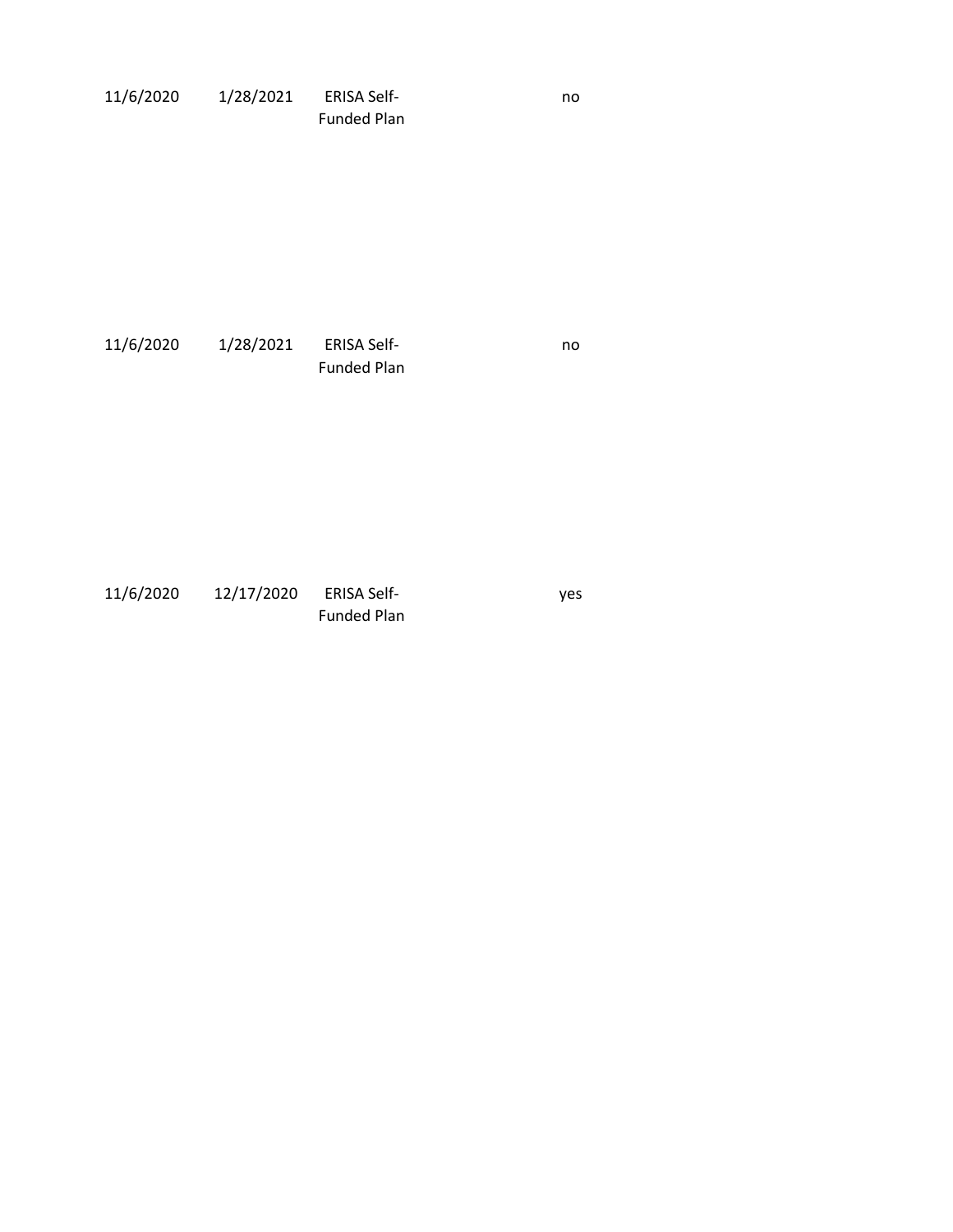| 1/25/2028 | 1/28/2021 | <b>ERISA self-</b> |
|-----------|-----------|--------------------|
|           |           | funded plan        |

yes

| 1/12/2021 | 1/26/2021 | <b>ERISA self-</b><br>funded plan | yes |
|-----------|-----------|-----------------------------------|-----|
| 1/8/2021  | 1/17/2021 | <b>ERISA self-</b><br>funded plan | yes |
| 1/8/2021  | 1/17/2021 | ERISA self-<br>funded plan        | yes |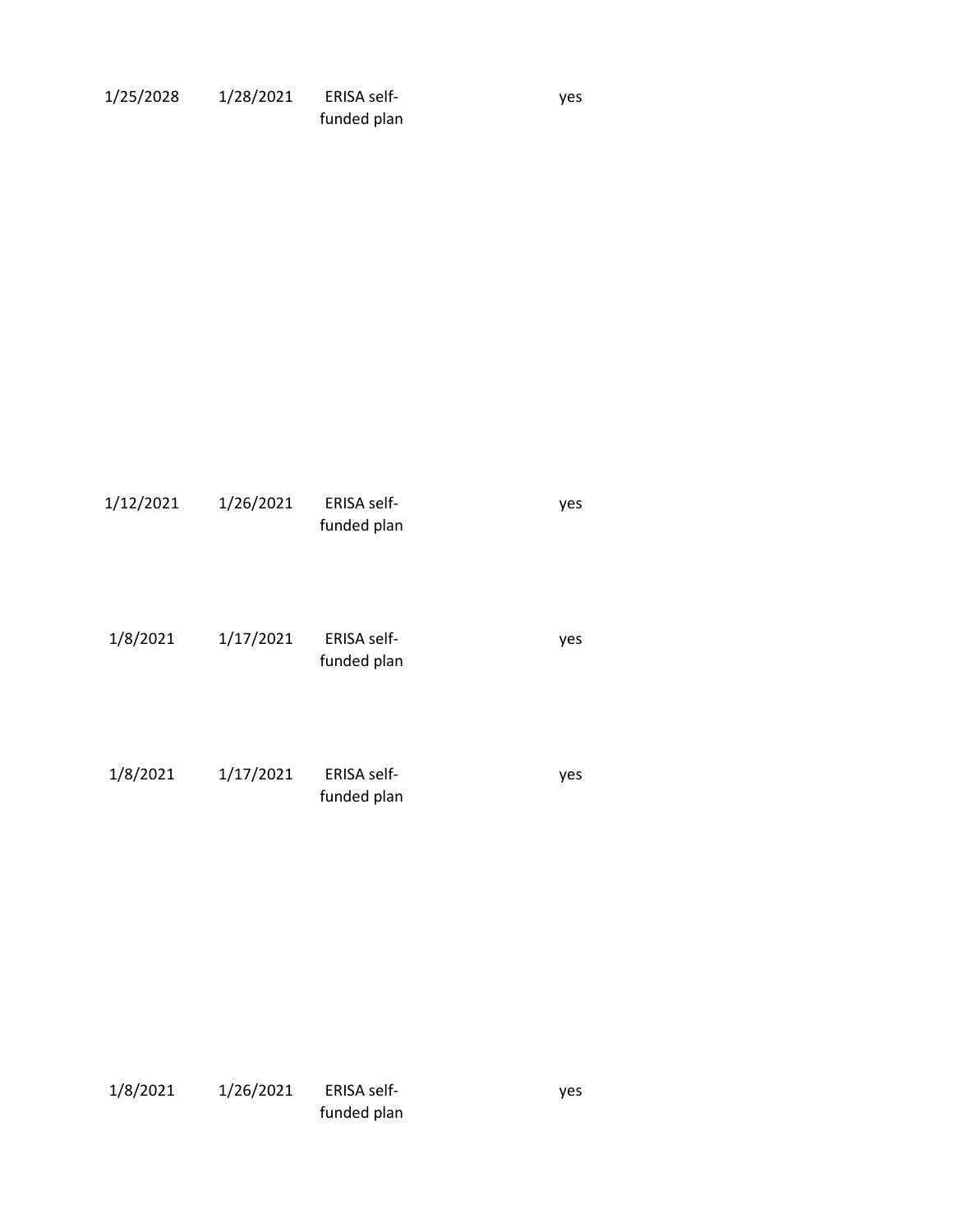| 11/6/2020 | 1/17/2021  | ERISA self- | ves |
|-----------|------------|-------------|-----|
|           |            | funded plan |     |
| 11/6/2020 | 11/13/2021 | ERISA self- | ves |
|           |            | funded plan |     |

11/5/2020 1/15/2021 ERISA Self-Funded Plan

yes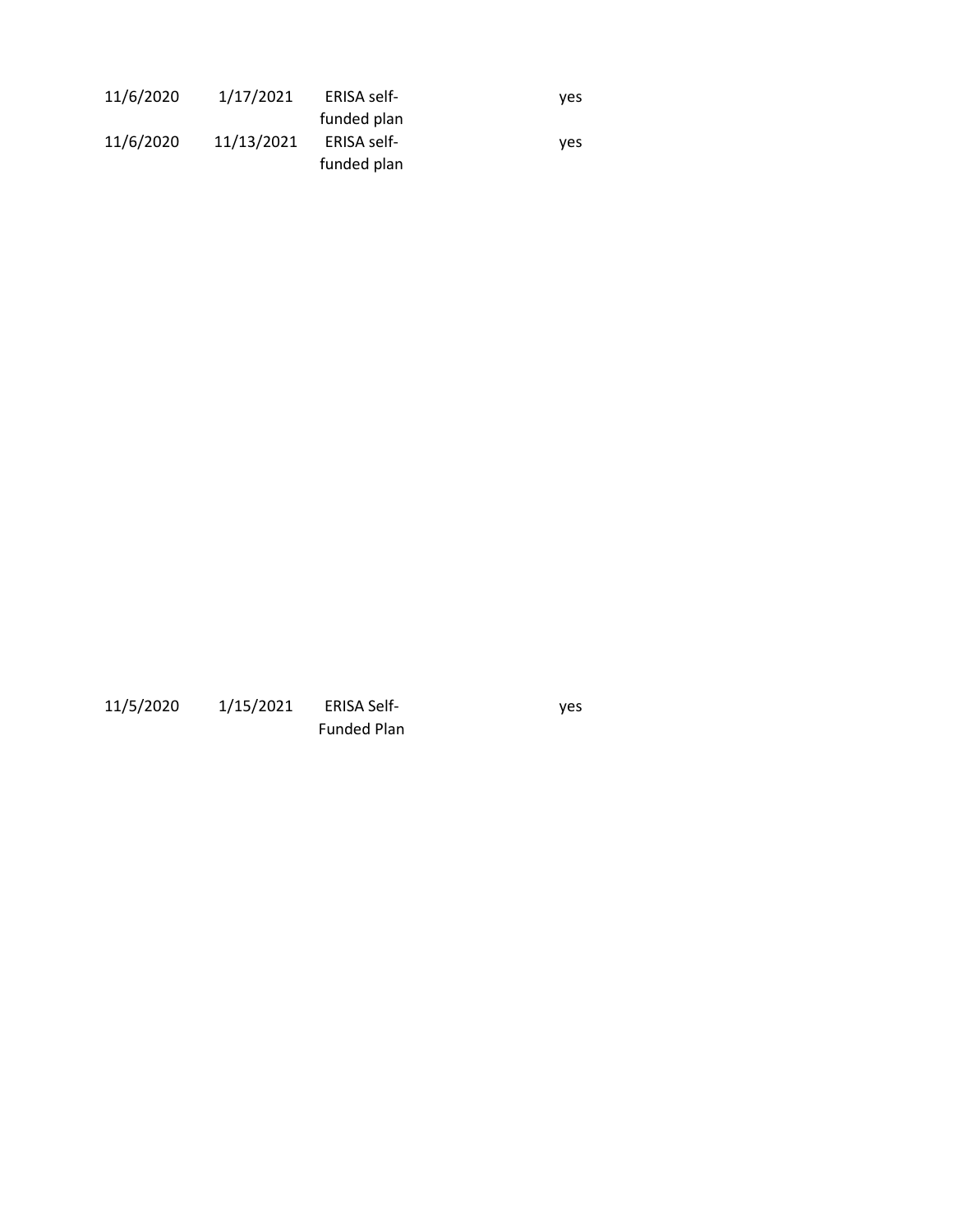et at mail order as Non-Preferred Retail arger qty and less out of pocket to select PBM owned mail order pharmacy.

1/8/2021 1/26/2021 ERISA Self-Funded Plan

yes

1/25/2021 1/28/2021 ERISA Self-Funded Plan No

armacy.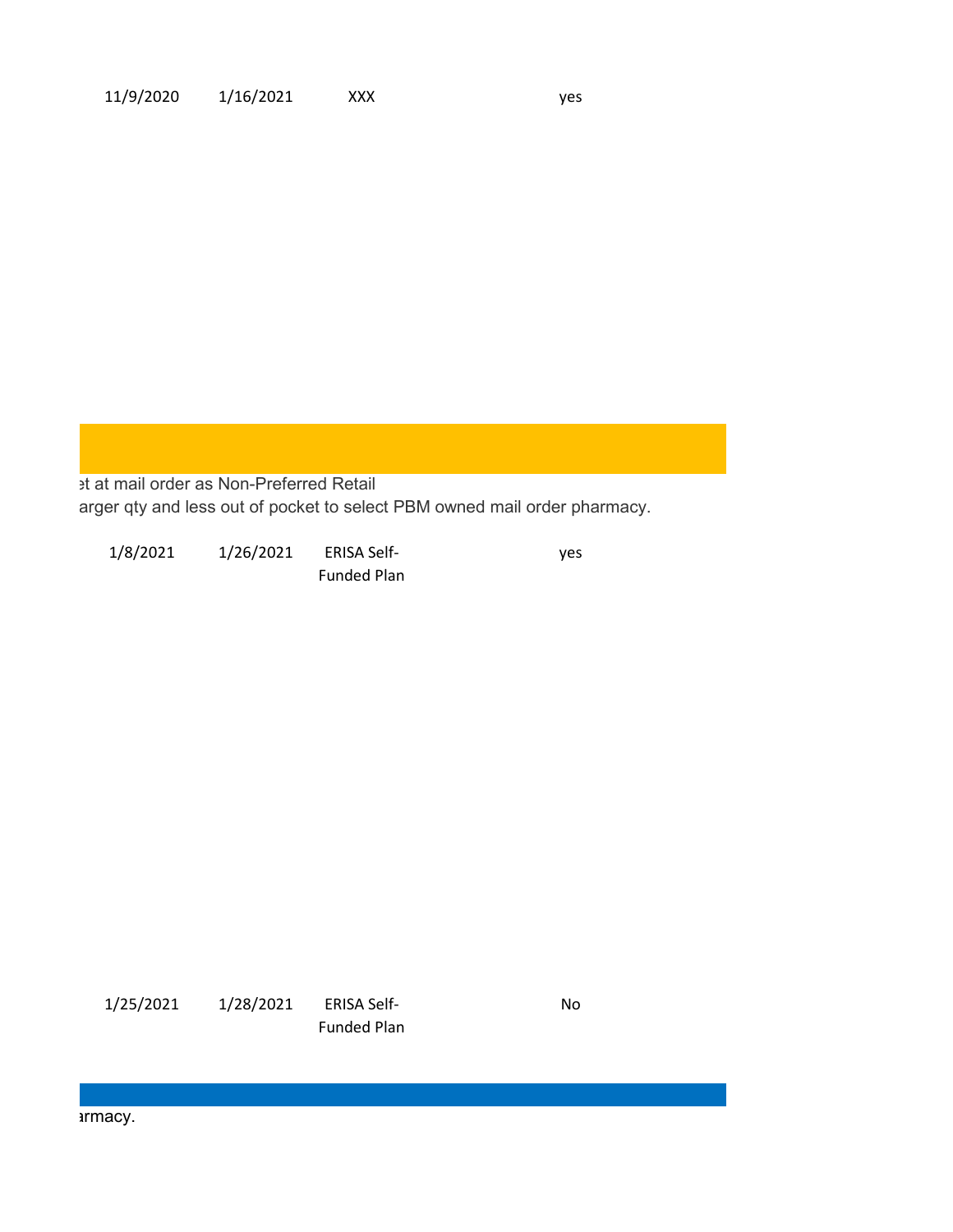specialty claims denied referring to PBM owned Specialty Pharmacy.

| 10/21/2020 | 1/6/2021 | <b>ERISA Self-</b> | ves |
|------------|----------|--------------------|-----|
|            |          | <b>Funded Plan</b> |     |

| 11/6/2020 | 12/3/2020 | <b>ERISA Self-</b> | ves |
|-----------|-----------|--------------------|-----|
|           |           | <b>Funded Plan</b> |     |

| <b>Pharmacy Network.</b> |
|--------------------------|
| ears.                    |
| ialled                   |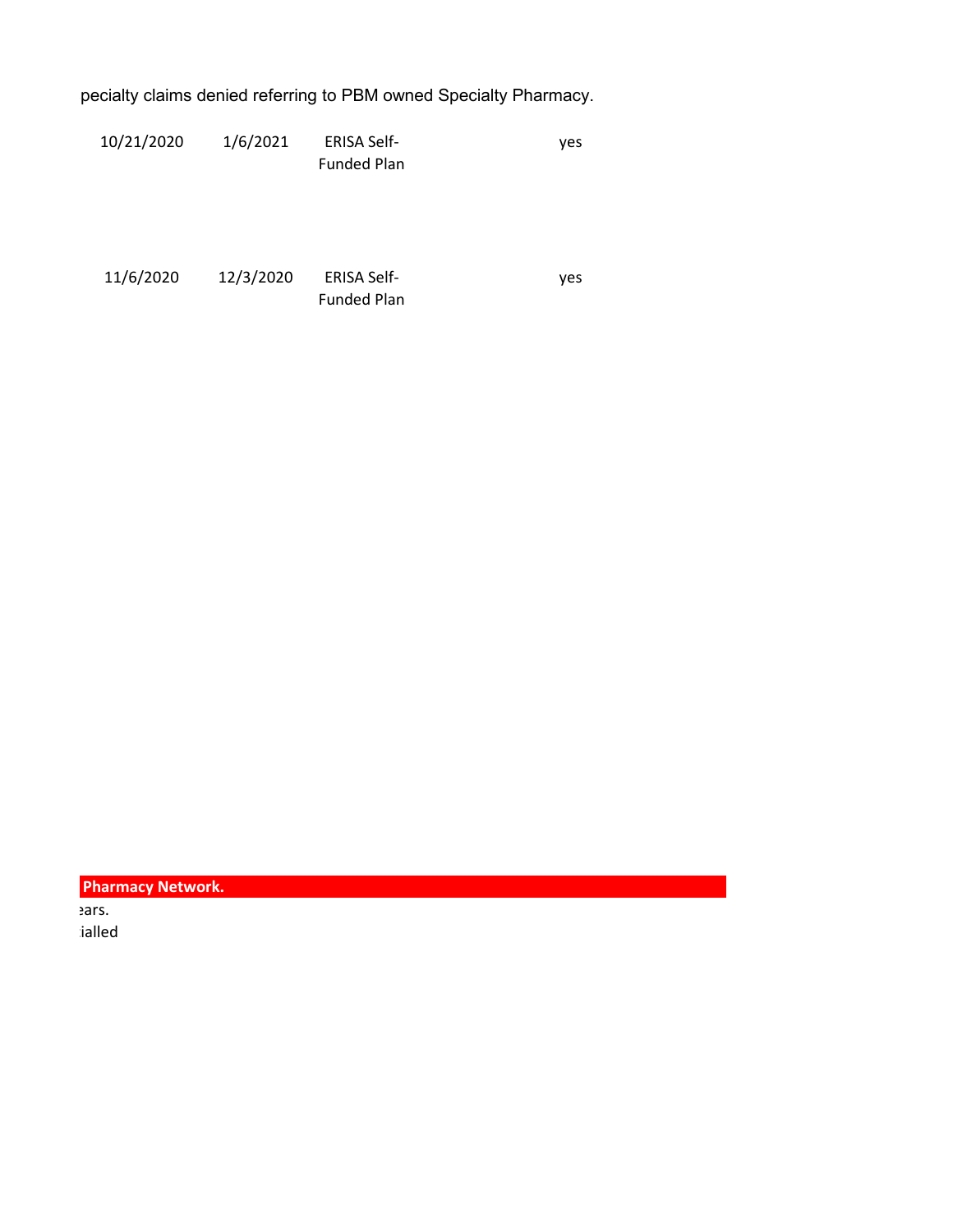| N/A | N/A | N/A | N/A |
|-----|-----|-----|-----|

| 30 days   |            |          |    |
|-----------|------------|----------|----|
| 10/2/2020 | 10/20/2020 | XXX Plan | no |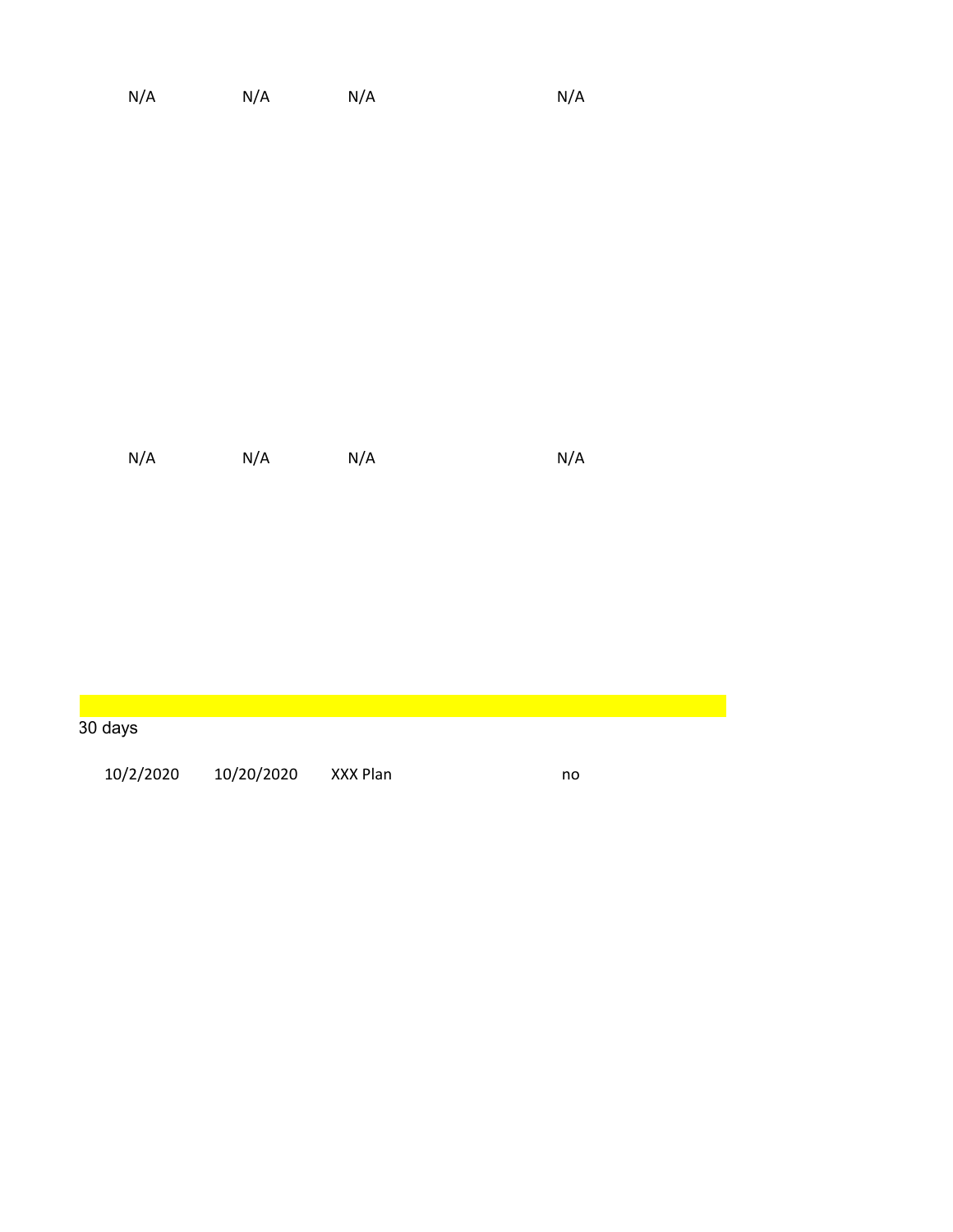| 1/8/2021 | 1/15/2021 | <b>ERISA Self-</b> |
|----------|-----------|--------------------|
|          |           | <b>Funded Plan</b> |

yes

| 10/21/2020 | 1/6/2021  | <b>ERISA Self-</b><br><b>Funded Plan</b> | yes |
|------------|-----------|------------------------------------------|-----|
| 11/6/2020  | 1/17/2021 | <b>ERISA Self-</b><br><b>Funded Plan</b> | yes |
| 11/5/2020  | 1/15/2021 | <b>ERISA Self-</b><br><b>Funded Plan</b> | yes |
| 1/8/2021   | 1/15/2021 | <b>ERISA Self-</b><br><b>Funded Plan</b> | yes |
| 11/6/2020  | 2/3/2021  | <b>Fully Insured</b>                     | yes |
| 11/5/2020  | 2/4/22021 | <b>Fully Insured</b>                     | yes |
| 11/5/2020  | 2/4/2021  | <b>Fully Insured</b>                     | yes |
| 11/9/2020  | 1/16/2021 | XXX Plan                                 | yes |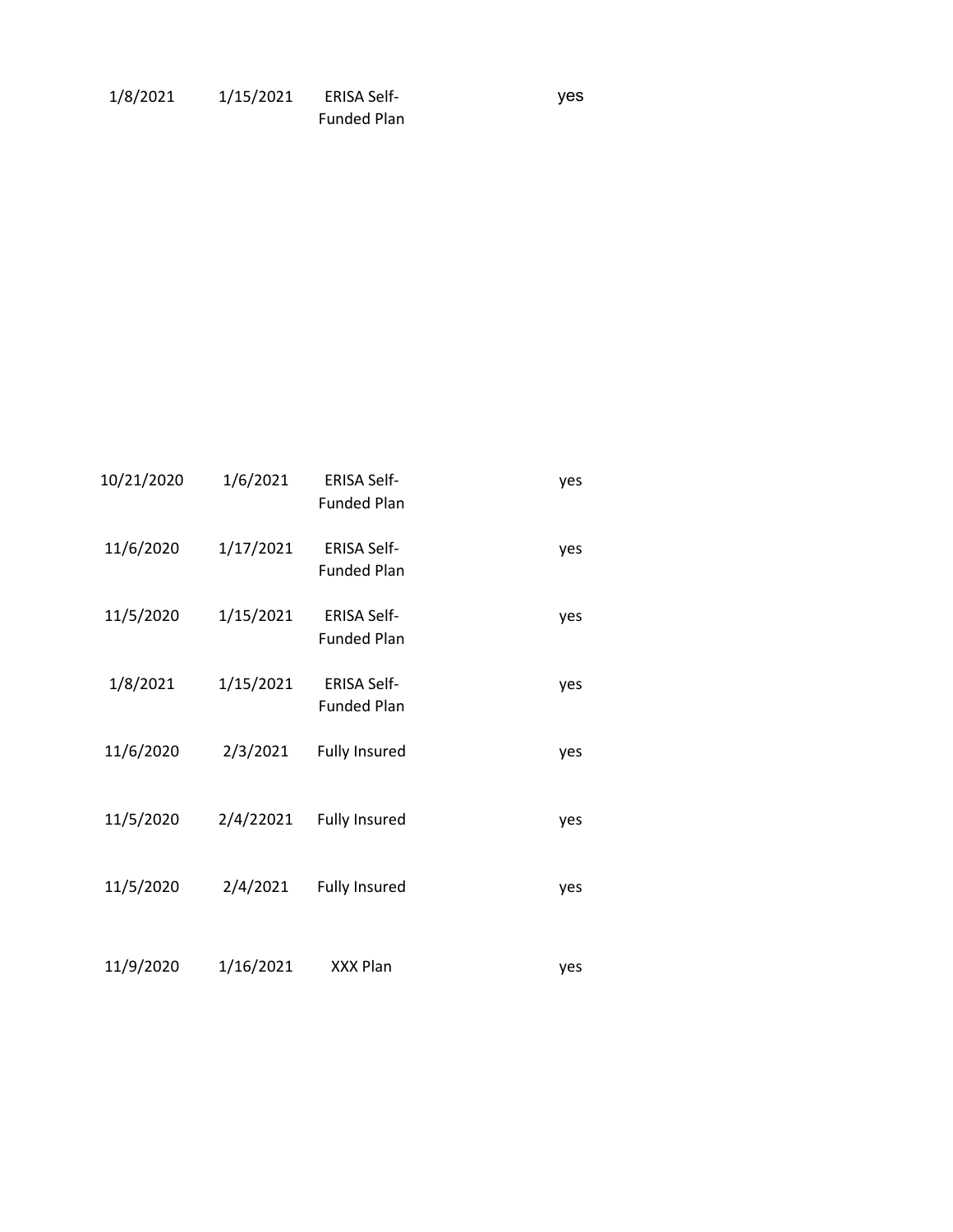| 10/21/2020 | 11/23/2020 | <b>ERISA Self-</b><br><b>Funded Plan</b> | no |
|------------|------------|------------------------------------------|----|
| 11/3/2020  | 11/27/2020 | <b>ERISA Self-</b><br><b>Funded Plan</b> | no |
| 11/3/2020  | 11/27/2020 | <b>ERISA Self-</b><br><b>Funded Plan</b> | no |
| 11/3/2020  | 11/25/2020 | <b>ERISA Self-</b><br><b>Funded Plan</b> | no |
| 11/3/2020  | 11/27/2020 | <b>ERISA Self-</b><br><b>Funded Plan</b> | no |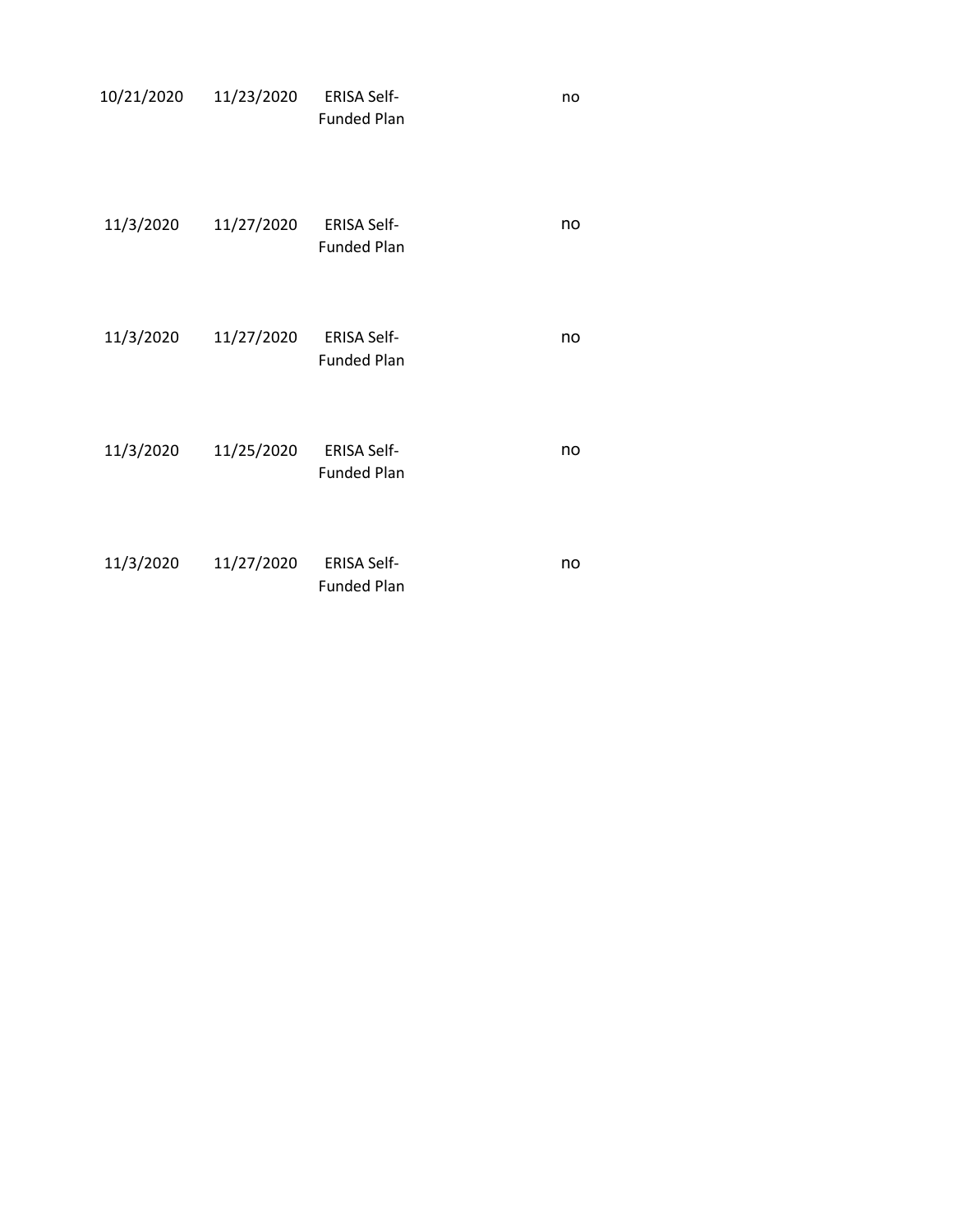Retail Refill Allowance—You will pay more for your maintenance medications, including diabetic testing supplies, as well as those used to treat high blood pressure or high cholesterol unless you order your prescriptions through the mail by using the XXX PBM Pharmacy. The first three times you purchase maintenance medications at a participating retail pharmacy, you'll pay your retail copayment. The PBM response states the prescription claim is for a consumer who is not subject to state regulations. The PBM's owned mail order service is a preferred network provider for XXX members.

Findings:

1. The pharmacy had a claim denied consumer must go to Preferred Retail or Mail Order

2. The Pharmacy is contracted as a Non-Preferred Retail Pharmacy.

3. Non-Preferred Retail is limited to some refills.

4. Non-Preferred Retail limited to 30-day qty

5. Mail not limited to by number or refills and may dispense a 90 day supply.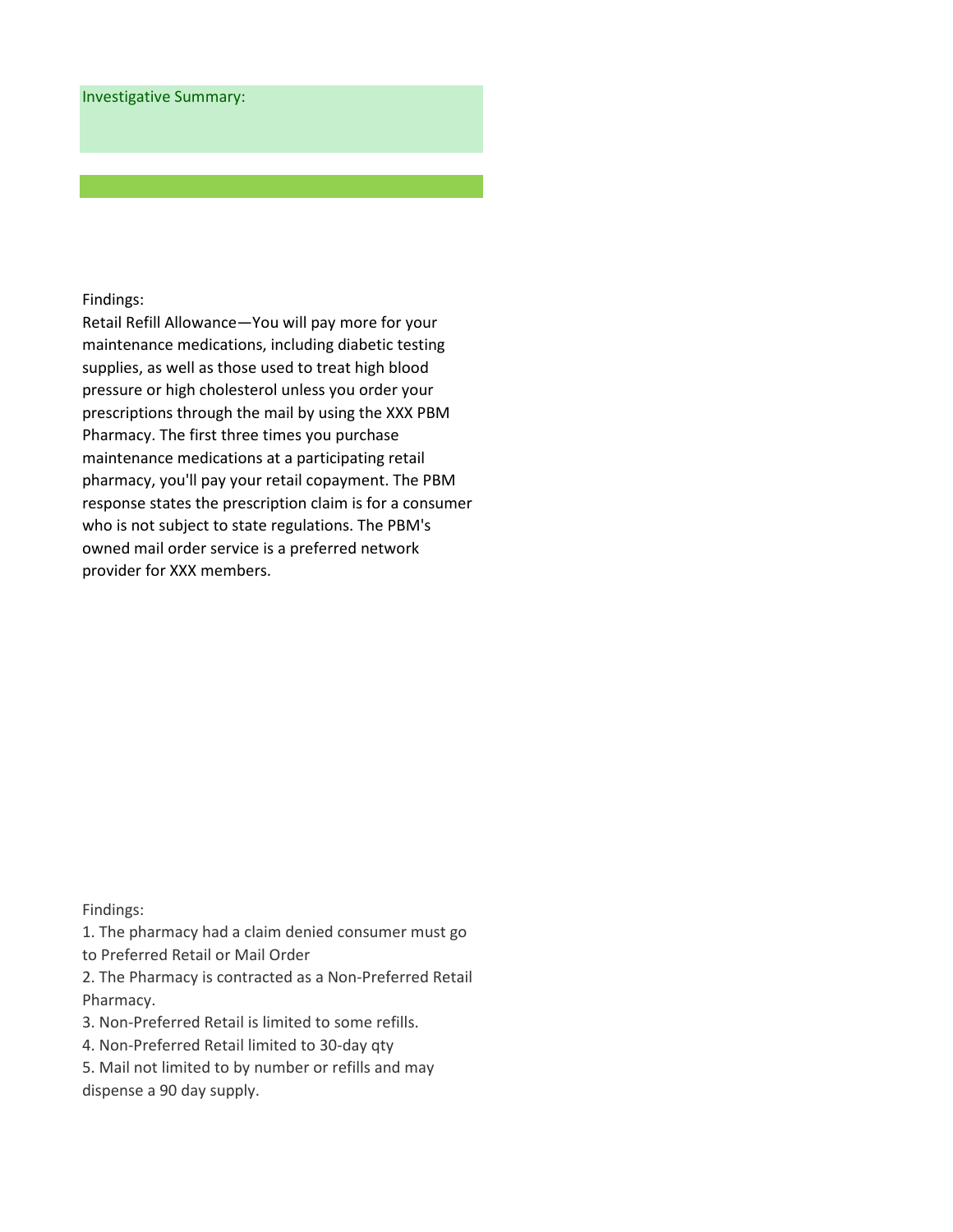The Oklahoma Consumer is referred to network providerowned or affiliated with the PBM/Health Plan. PHARMACIST asked: Did your pharmacy have a prescription claim denied by the PBM/Health Plan?\* yes (XXX Mail Pharmacy is a PBM/Owned Pharmacy information located on website)

1. Oklahoma Consumers may receive prescriptions up to

a 90 day supply per Rx.

2. And at Non-Preferred Retail Pharmacies, they are limited to a 30 day supply per Rx. Findings:

The Oklahoma Consumer is referred to network providerowned or affiliated with the PBM/Health Plan. PHARMACIST asked: Did your pharmacy have a prescription claim denied by the PBM/Health Plan?\* yes (XXX Mail Pharmacy is a PBM/Owned Pharmacy information located on website)

1. Oklahoma Consumers may receive prescriptions up to a 90 day supply per Rx.

2. And at Non-Preferred Retail Pharmacies, they are limited to a 30 day supply per Rx. Findings:

1. Retail Pharmacy Program: Up to a 30-day supply of prescription drugs for immediate and short-term prescription drug needs.

2. XXX PBM MAIL ORDER Program: Up to a 90-day supply of medication for ongoing medical conditions (such as high blood pressure, asthma, Etc.). Please note that MAIL ORDER may be mandatory depending on which medical option you choose.

3. Generics Retail \$15 copayment Mail \$30 copayment 4. Formulary/Preferred Brand Retail 25% coinsurance (\$40 minimum; \$150 maximum) Mail 25% coinsurance (\$55 minimum; \$200 maximum) 5. Non-Formulary/Non-Preferred Brand Retail 45% coinsurance \$90 minimum; \$300 maximum Mail 45% coinsurance \$110 minimum; \$500 maximum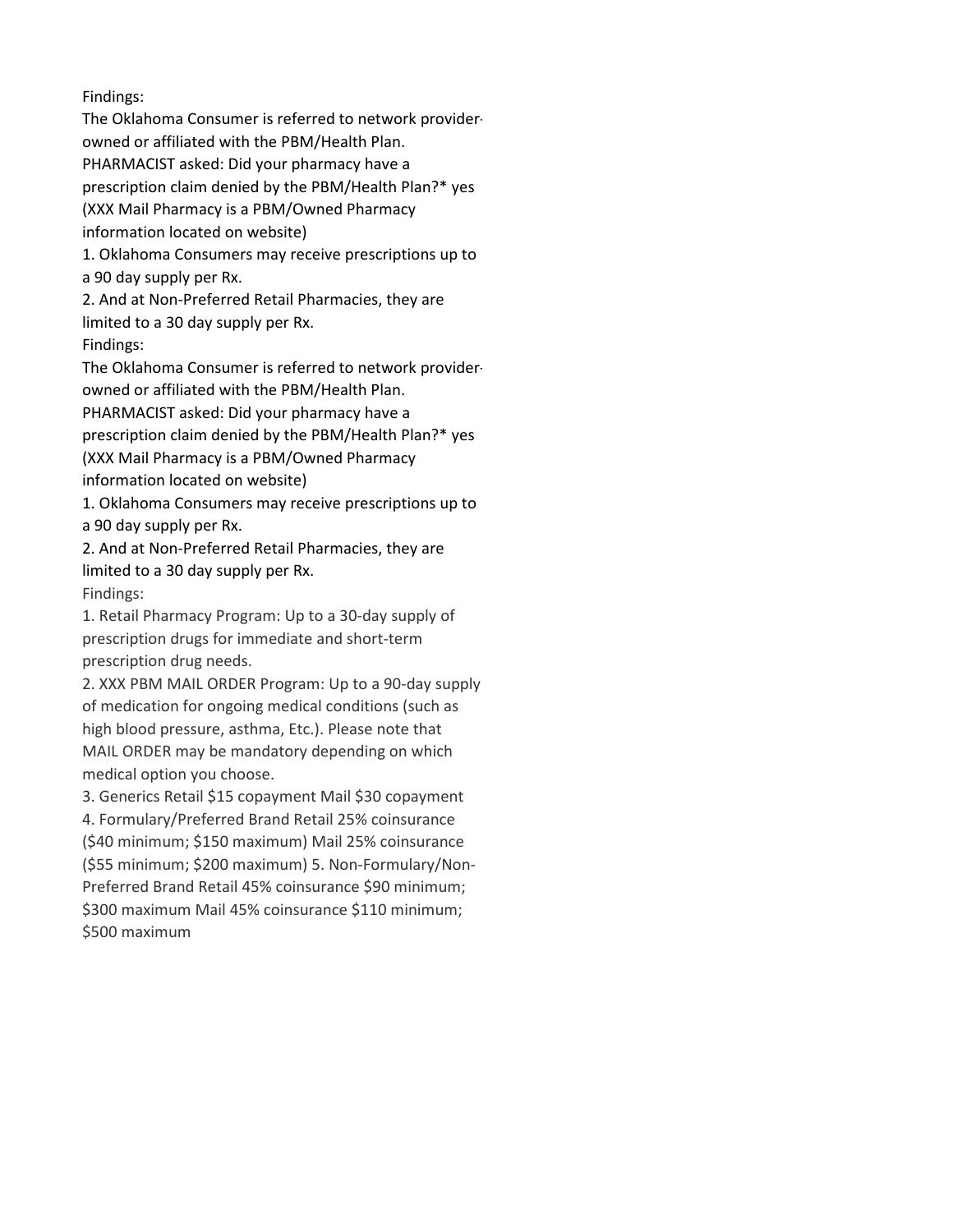1. Consumer paid out of pocket \$15.00 for the medication

2. The cost at a local Preferred Pharmacy would have been \$3.80

3. The Consumer is limited to 3 fills with the medication

at the non-preferred pharmacy

4. There is no clear evidence that the complainant would have paid less than the preferred or Mail Order Pharmacy.

 1. 30 days for 3 fills at Non Preferred retail then mandated Preferred or Mail Pharmacies.

2. If it is a maintenance medication that you will be taking for some time, you should consider the XXX PBM MAIL, as you will be able to obtain a 90-day supply instead of a 30-day supply. Home Delivery saves money for you and the Company

Findings:

1. Consumer is limited to 2 fills at his pharmacy

2. Consumer out of pocket is the same at his pharmacy and Mail

3. He will return the call to identify contracted Non-Preferred and Preferred retail Findings:

1. Consumer is limited to 2 fills at his pharmacy

2. Consumer out of pocket is the same at his pharmacy and Mail

3. He will return the call to identify contracted Non-Preferred and Preferred retail Findings:

1. Retail Pharmacy Benefit For covered prescription drugs obtained at an in-network retail pharmacy, XXX PBM plans will provide coverage for up to a 30 day supply per dispensing (standard supply), subject to the cost-share listed in the Benefit Grid

2. MAIL ORDER Pharmacy Benefit The Plan utilizes XXX PBM mail-order pharmacy. To set up mail-order services, visit www.optumrx.com, use the App or call for assistance. XXX PBM plans will cover up to a 90 day supply per dispensing (standard mail order supply), subject to the cost-share listed in the Benefit Grid.

3. The consumer's cost share is the same between In-Network Retail and Mail Order.

In-Network Pharmacy Claim Denial directed to PBM owned Mail Order for presription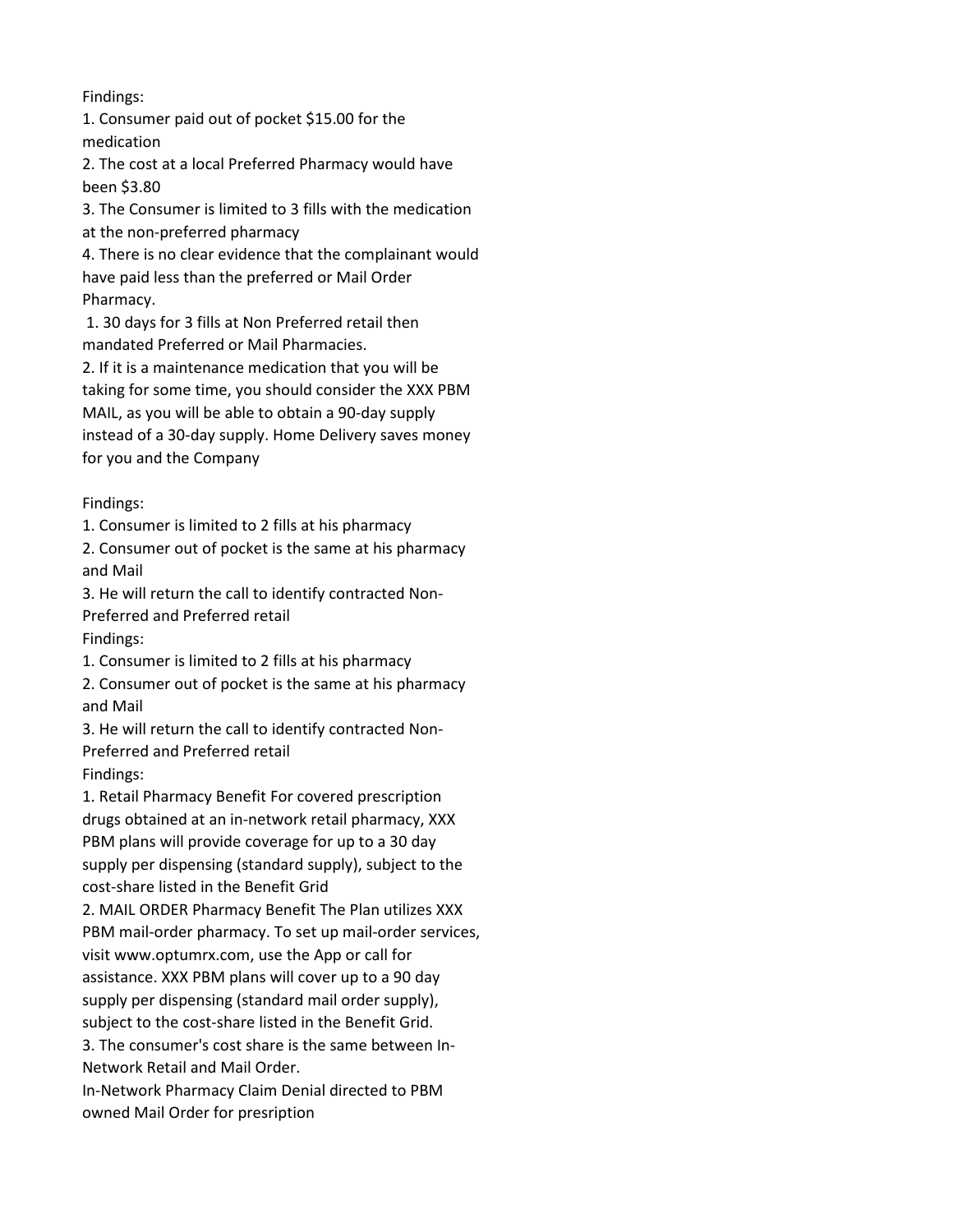In-Network Pharmacy Claim Denial directed to PBM owned Mail Order for presription Findings:

1. Prescriptions purchased with the retail pharmacy discount do not count toward your network annual deductible or out-of-pocket maximum.

2. Any reference to a "network pharmacy" refers to a PREFERRED RETAIL (BY NAME) pharmacy or XXX PBM pharmacy, including PREFERRED RETAIL and XXX PBM, mail-order pharmacies.

3. If your work location is five miles or less from a PREFERRED RETAIL (BY NAME) pharmacy, you must use a PREFERRED RETAIL pharmacy for pharmacy benefits to be paid. Benefits are generally not payable if you use another network pharmacy (including an XXX PBM network pharmacy).

4. If your work location is more than five miles from a PREFERRED RETAIL (BY NAME) pharmacy and you have medical coverage under the ABC Plan, DEF Plan, or GHI Plan, you have the option to fill prescriptions at an XXX PBM network pharmacy, in addition to a PREFERRED pharmacy.

5. If you have medical coverage under a local plan option, you must use a PREFERRED pharmacy (including through mail order) for benefits to be payable, regardless of the distance to A PREFERRED pharmacy from your work location Findings:

1. All prescription maintenance drugs must be filled at PBM Owned Mail-Order Pharmacy after the specified number of fills at retail. A ninety (90) day supply of prescription maintenance drugs may still be obtained at a XXX Pharmacy only.

2. Mail Service/Home Delivery Pharmacy Generic Drugs\* The Employer pays 100% of the Allowable Charge for each prescription or refill after the Benefit Year Deductible\*\*, up to a 90 day supply Participating Pharmacy 3. The Employer pays 100% of the Allowable Charge for each prescription or refills after the Benefit Year Deductible\*\*, up to a 31 day supply All Other Pharmacies Non-Covered.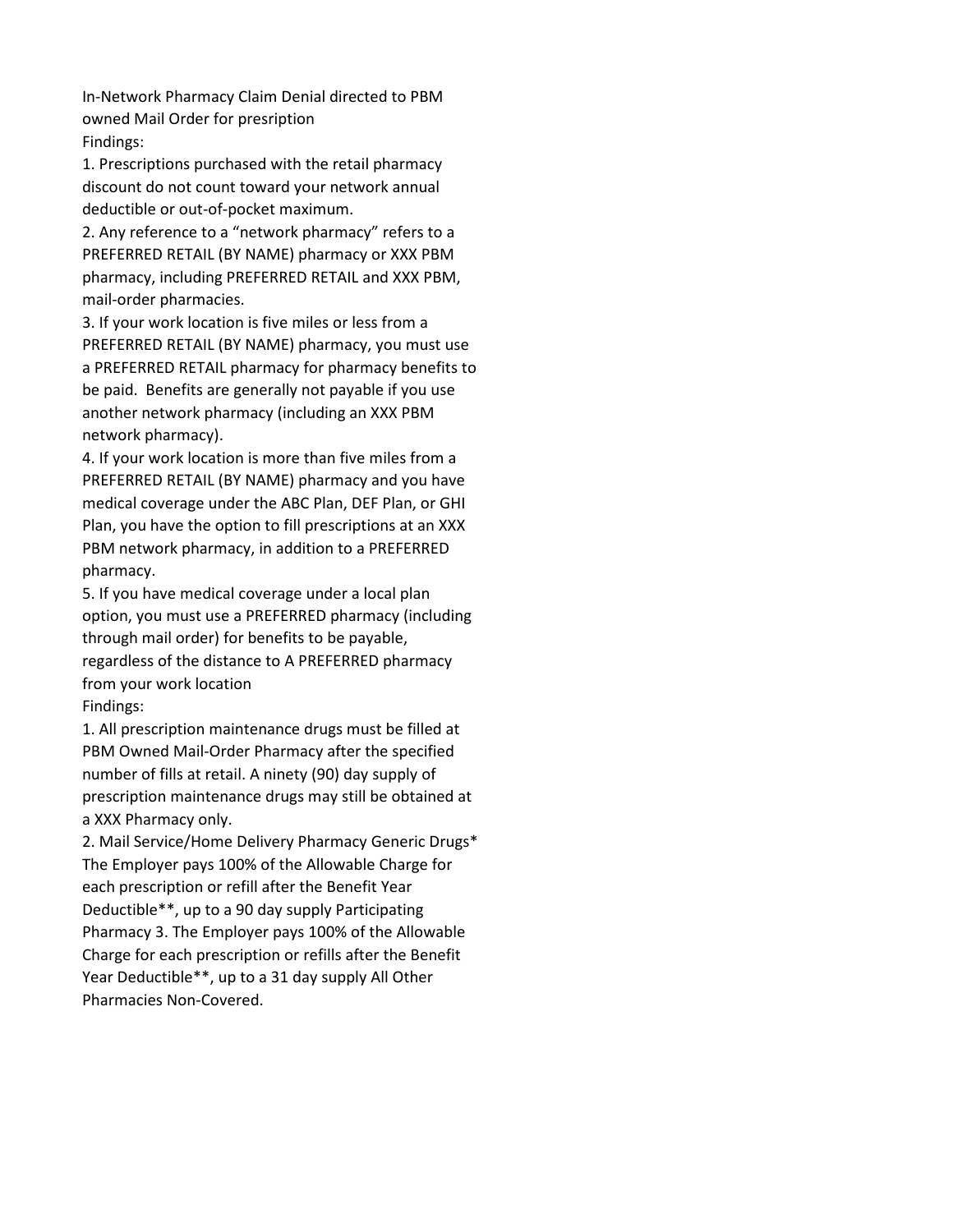1. The Mail Order pharmacy in this complaint is; also, PBM's mail order pharmacy and other PBM services operate through the same entity, Prime Therapeutics LLC.

2. The retail non-preferred retail pharmacy is limited to dispensing a 30 day supply.

3. The mail-order pharmacy may dispense up to a 90 day supply.

4. The member share is the same % for both Nonpreferred retail and Mail Order.

5. Prescription Benefits are not be provided for more than a 30-day supply of drugs obtained from a Prescription Drug Provider not participating in the Extended Prescription Drug Supply Program.

Findings:

1. The CDH plans offer protection against the high cost of prescription drugs, including specialty drugs, by providing coverage for prescription drugs purchased at OptumRx in-network retail pharmacies, through (PBM Owned) Home Delivery, through the XXX Saver Program, through (PBM Owned) Specialty Services, and at out-ofnetwork retail pharmacies.

2. Your pharmacy benefit covers one 30-day fill of a maintenance medication at a retail pharmacy. After the allowed fill, you must choose to fill your prescription from (PBM Owned) Home Delivery or through the XXX Saver program or pay the full cost for your medication. 3. If a prescription is for maintenance medication is prescribed to a consumer or their covered dependents, and it needs to begin taken right away, have the physician complete two prescriptions —one to be filled immediately at an XXX retail pharmacy for up to a 30 day supply and the other for a 90-day supply to be submitted to (PBM Owned) Home Delivery. Erisa Plan without supportive documentation State OID has no jurisdiction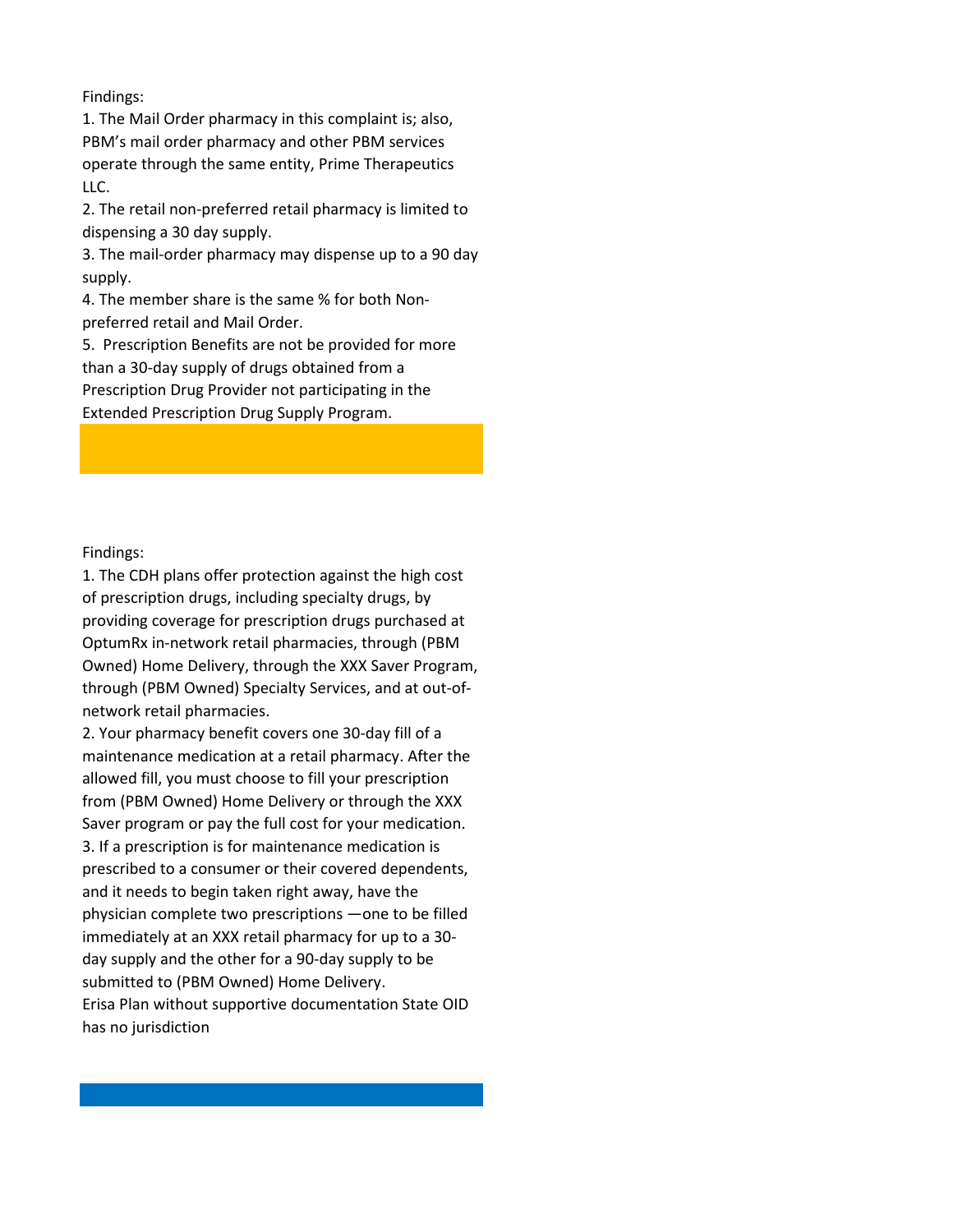In-network Non-preferred pharmacy claim denied the consumer is directed to the PBM owned Specialty pharamcy

Findings: (PBM did not provide documentation related to this specific complaint. they answer that the state does not have regulatory authority and that the requested documents, if available, are proprietary) 1. Certain Specialty Prescription Drug Products are only covered when dispensed by a home delivery Pharmacy. 2. Specialty Prescription Drug Products are limited to up to a consecutive 30-day supply per Prescription Order or Refill and are subject to the same Copayment or Coinsurance that applies to retail Pharmacies. 3. The PBMs' Team makes the final assignment of a Prescription Drugs to a specific coverage tier on the PDL and decides whether utilization management requirements or other coverage conditions should apply to a Prescription Drug Product by considering several factors including, but not limited to, clinical and economic factors.

4. If you require Specialty Prescription Drug, directed to a Designated Pharmacy with whom xxx has the arrangement to provide those Specialty Prescription Drug Products.

5. If you are directed to a Designated Pharmacy and choose not to obtain your Prescription Drug Product from a Designated Pharmacy, you may not receive coverage for the Prescription Drug Product or be subject to the non-Network Pharmacy Benefit, if any, for that Prescription Drug Product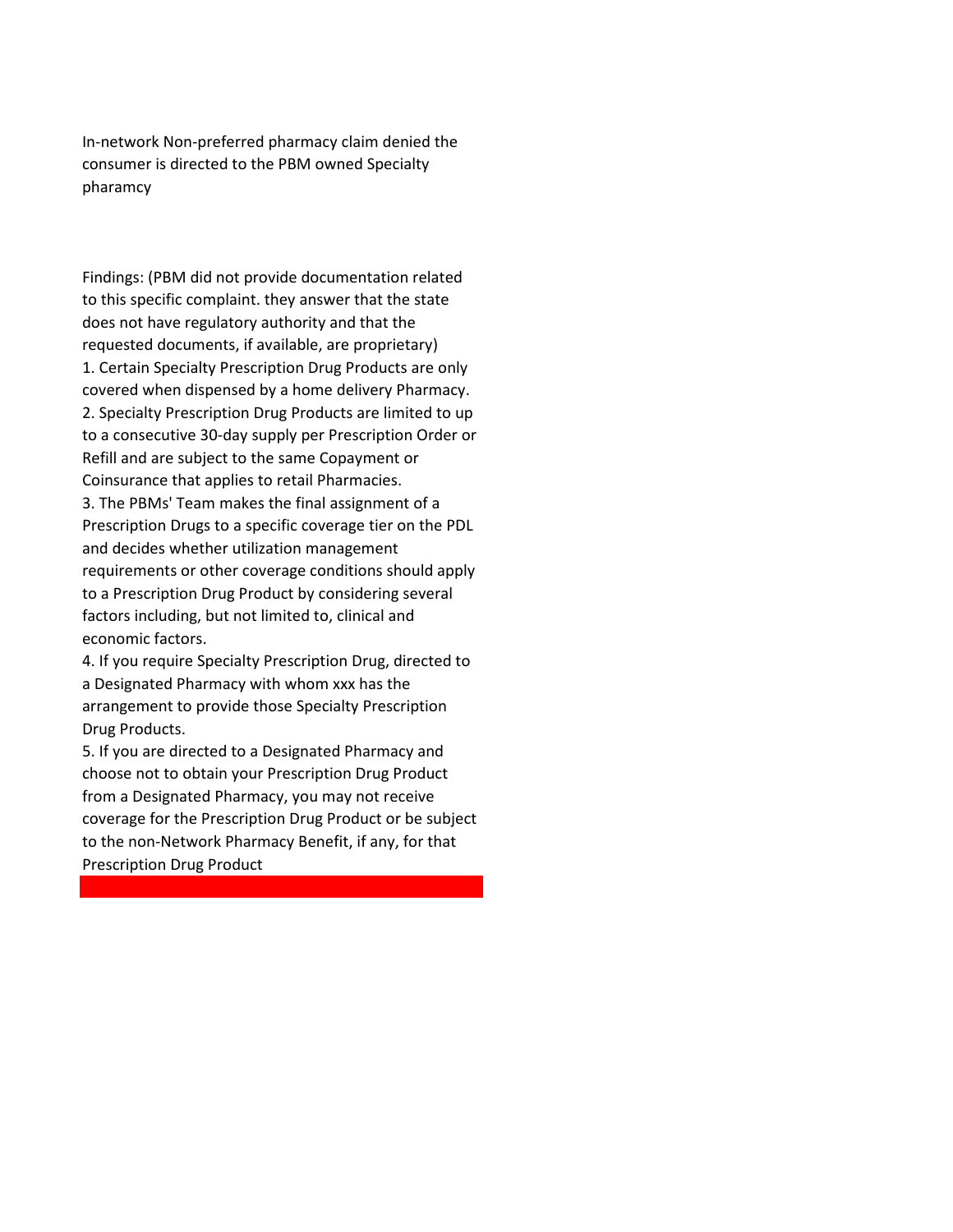- 1. Started end of December
- 2. Pharmacy, not in-network with Direct Contract
- 3. XXX PBM charged the Pharmacy \$600 for

credentialling and removed it from pharmacies account.

4. requested a contract with verification of receipt

without response

5. Since 1/1/21, the Oklahoma consumer's claims for

prescriptions are denied as not a participating pharmacy.

Findings:

1. Started end of December

2. Pharmacy, not in-network with Direct Contract

3. XXX PBM charged the Pharmacy \$600 for credentialling

4. requested a contract with verification of receipt without response

5. Since 1/1/21, the Oklahoma consumer's claims for

prescriptions are denied as not a participating pharmacy.

The PBM did not provide the Plan Summary in a timely manner as required and part of the ongoing investigation of this prescription claim for an Oklahoma consumer.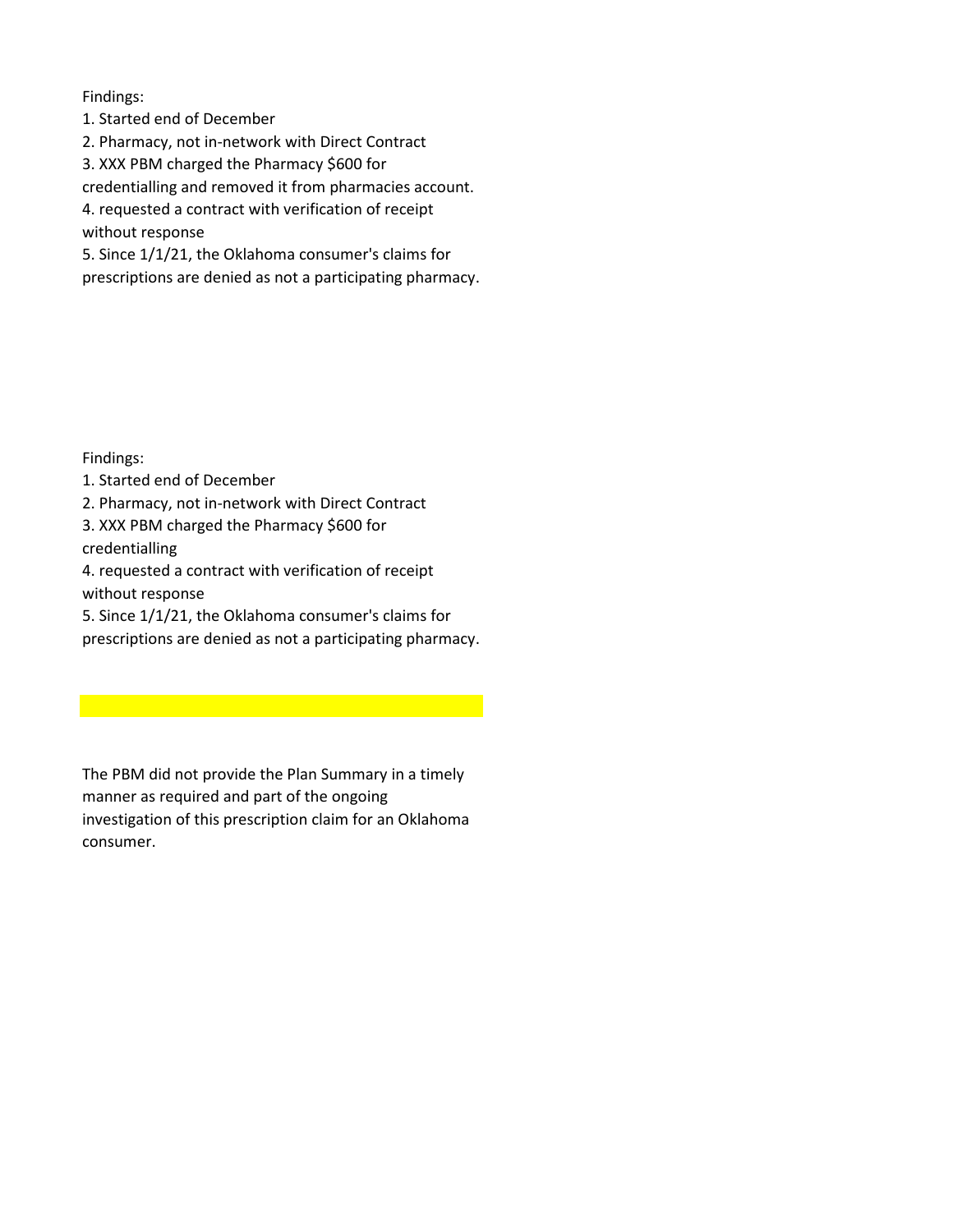XXX PBM administers the prescription benefits portion of the health plan for YYY HEALTH PLAN, of which Ms. ZZZ is a member. This letter is in response to the correspondence we received from your office on January 8, 2021. Thank you for the opportunity to address Mr. ZZZ concerns as expressed in Case no. ####. In accordance with directives implemented by YYY HEALTH PLAN, all member grievances will be addressed and responded to by the client. Going forward all YYY HEALTH PLAN concerns should be sent directly to YYY HEALTH PLAN. YYY HEALTH PLAN will partner directly with XXX PBM regarding PBM concerns. YYY HEALTH PLAN can be reached at:

We value our members and remain committed to our purpose,

#### Findings:

The PBM did not provide their response within the 30 days of notice as required.

Findings:

The PBM did not provide their response within the 30 days of notice as required.

Findings:

The PBM did not provide their response within the 30 days of notice as required.

Findings:

The PBM did not provide their response within the 30 days of notice as required.

Findings:

The PBM did not provide their response within the 30 days of notice as required.

Findings:

The PBM did not provide their response within the 30 days of notice as required.

Findings:

The PBM did not provide their response within the 30 days of notice as required.

Findings:

The PBM did not provide their response within the 30 days of notice as required.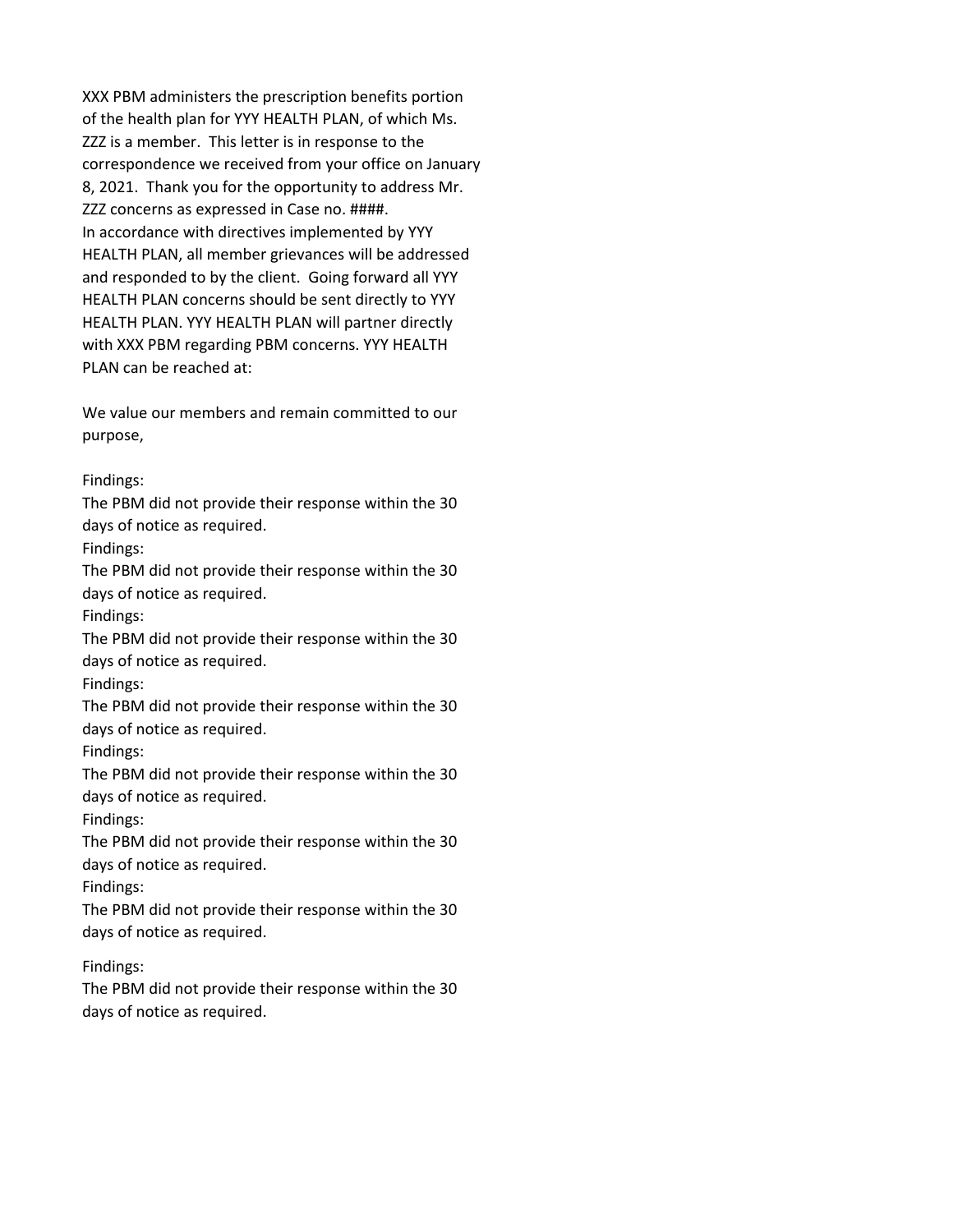The PBM did not promptly provide the Plan Documents as required within 30 days of notification and part of the ongoing investigation of this prescription claim for an Oklahoma consumer.

# Findings:

The PBM did not promptly provide the Plan Documents as required within 30 days of notification and part of the ongoing investigation of this prescription claim for an Oklahoma consumer.

## Findings:

The PBM did not promptly provide the Plan Documents as required within 30 days of notification and part of the ongoing investigation of this prescription claim for an Oklahoma consumer.

## Findings:

The PBM did not promptly provide the Plan Documents as required within 30 days of notification and part of the ongoing investigation of this prescription claim for an Oklahoma consumer.

## Findings:

The PBM did not promptly provide the Plan Documents as required within 30 days of notification and part of the ongoing investigation of this prescription claim for an Oklahoma consumer.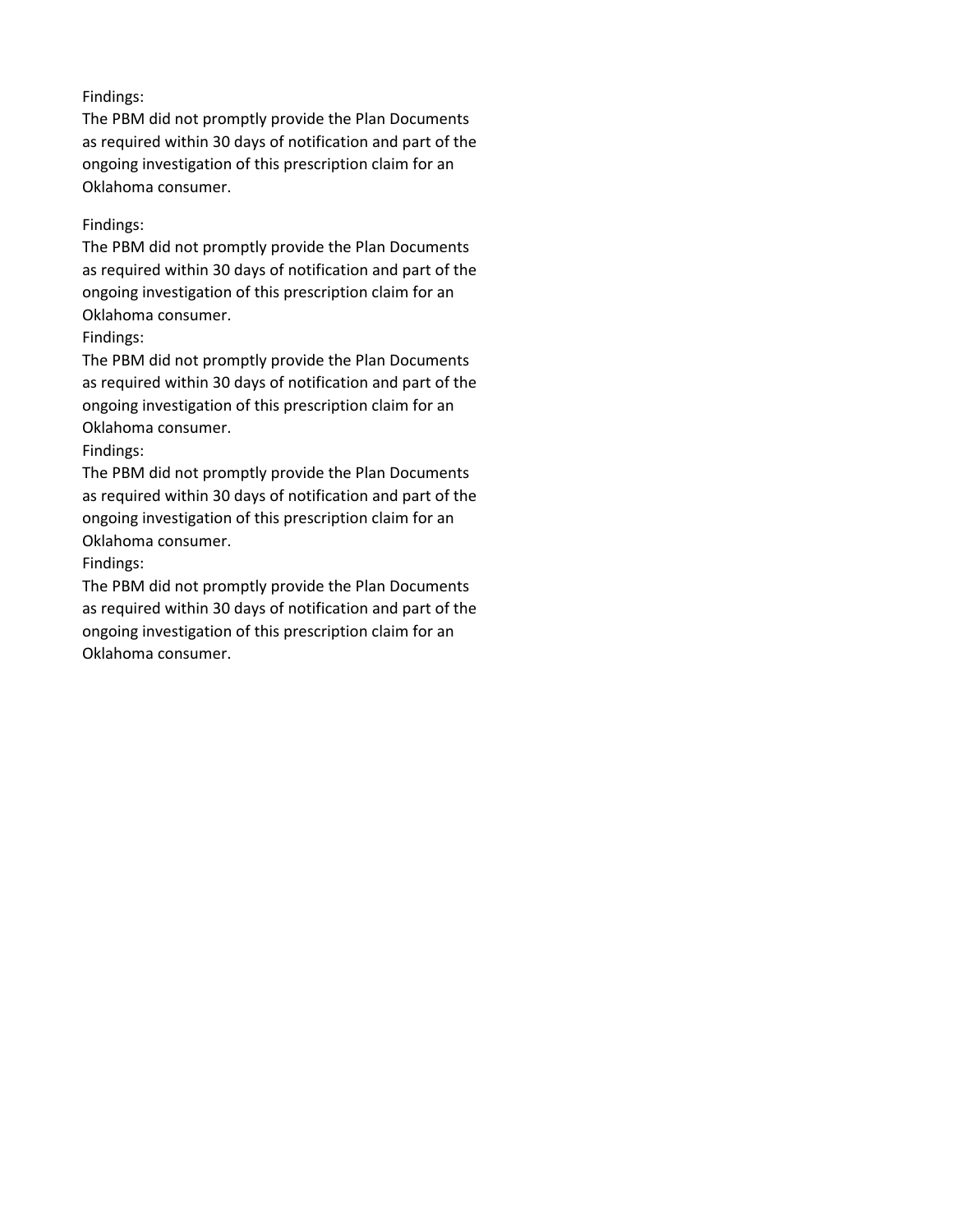O.S.§36.6961. Retail pharmacy network access standards. C. Pharmacy benefits managers shall not require patients to use pharmacies directly or indirectly owned by the pharmacy benefits manager, including all regular prescriptions, refills, or specialty drugs, regardless of day supply. §36-6963.E. Health insurer to monitor activities and ensure compliance. D. Pharmacy benefits managers shall not in any manner on any material, including but not limited to mail and ID cards, include the name of any pharmacy, hospital or other providers unless it specifically lists all pharmacies, hospitals and providers participating in the preferred and nonpreferred pharmacy and health networks. E. An individual's choice of in-network provider may include a retail pharmacy or a mail-order pharmacy. A health insurer or PBM shall not restrict such choice. Such health insurer or PBM shall not require or incentivize using any discounts in cost-sharing or a reduction in copay or the number of copays to individuals to receive prescription drugs from an individual's choice of in-network In these case one or Both are not the same in Supportive Plan Documents. Benefit day supply or copay incentives are not in compliance with the statute when applied to PBM Owned Mail Order Pharmacies over Non-Preferred retail pharmacies.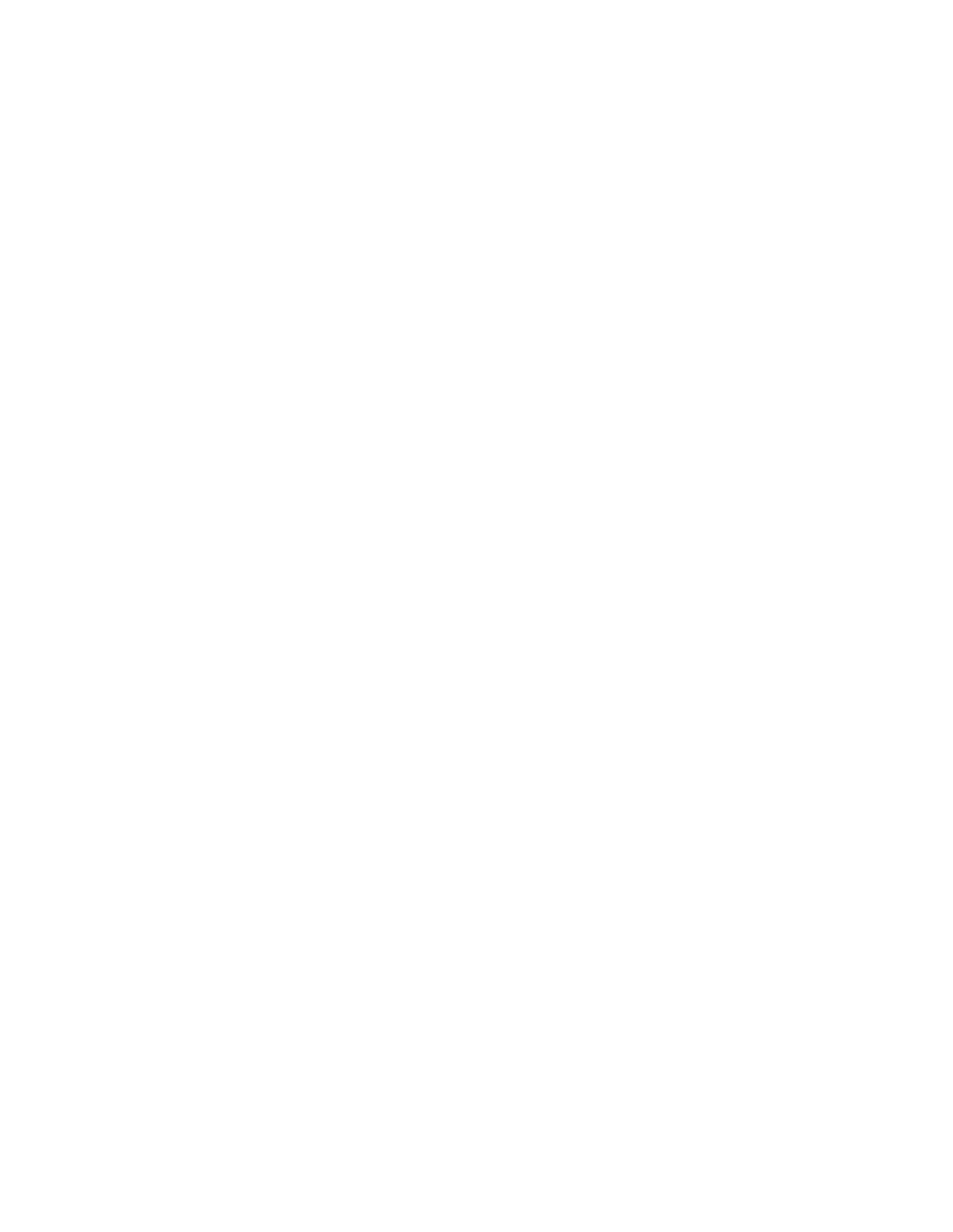O.S.§36.6963. Health insurer to monitor activities and ensure compliance. E. An individual's choice of innetwork provider may include a retail pharmacy or a mail-order pharmacy. A health insurer or PBM shall not restrict such choice. Such health insurer or PBM shall not require or incentivize using any discounts in costsharing or a reduction in copay or the number of copays to individuals to receive prescription drugs from an individual's choice of in-network In these case, one or both are not the same in Supportive Plan Documents. PBM/Health Plans Day can not provide day supply or copay Incentizes to PBM Owned Mail Order Pharmacies over Non-Preferred retail pharmacies.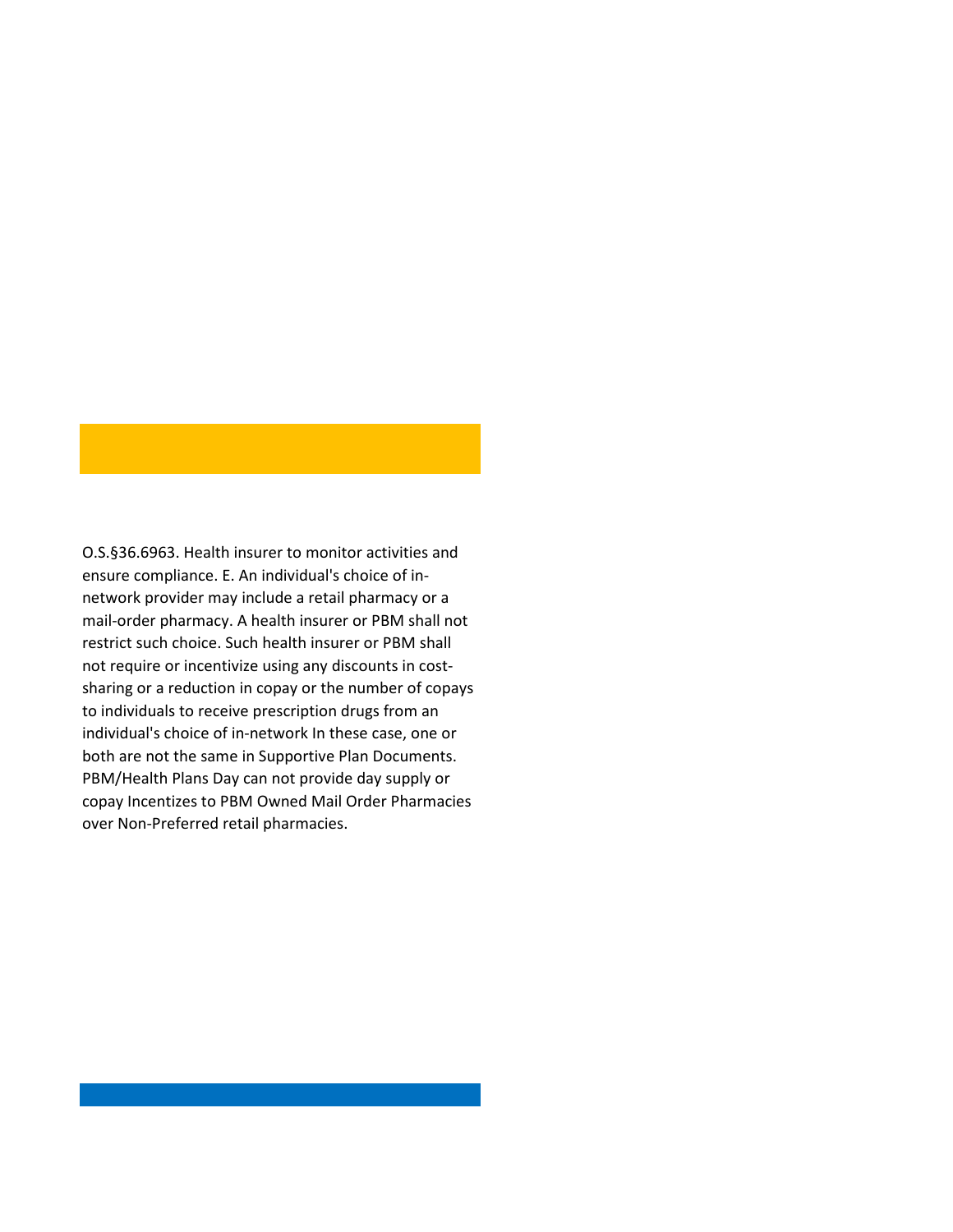O.S.§36.6961. Retail pharmacy network access standards. C. Pharmacy benefits managers shall not require patients to use pharmacies directly or indirectly owned by the pharmacy benefits manager, including all regular prescriptions, refills, or specialty drugs, regardless of day supply.